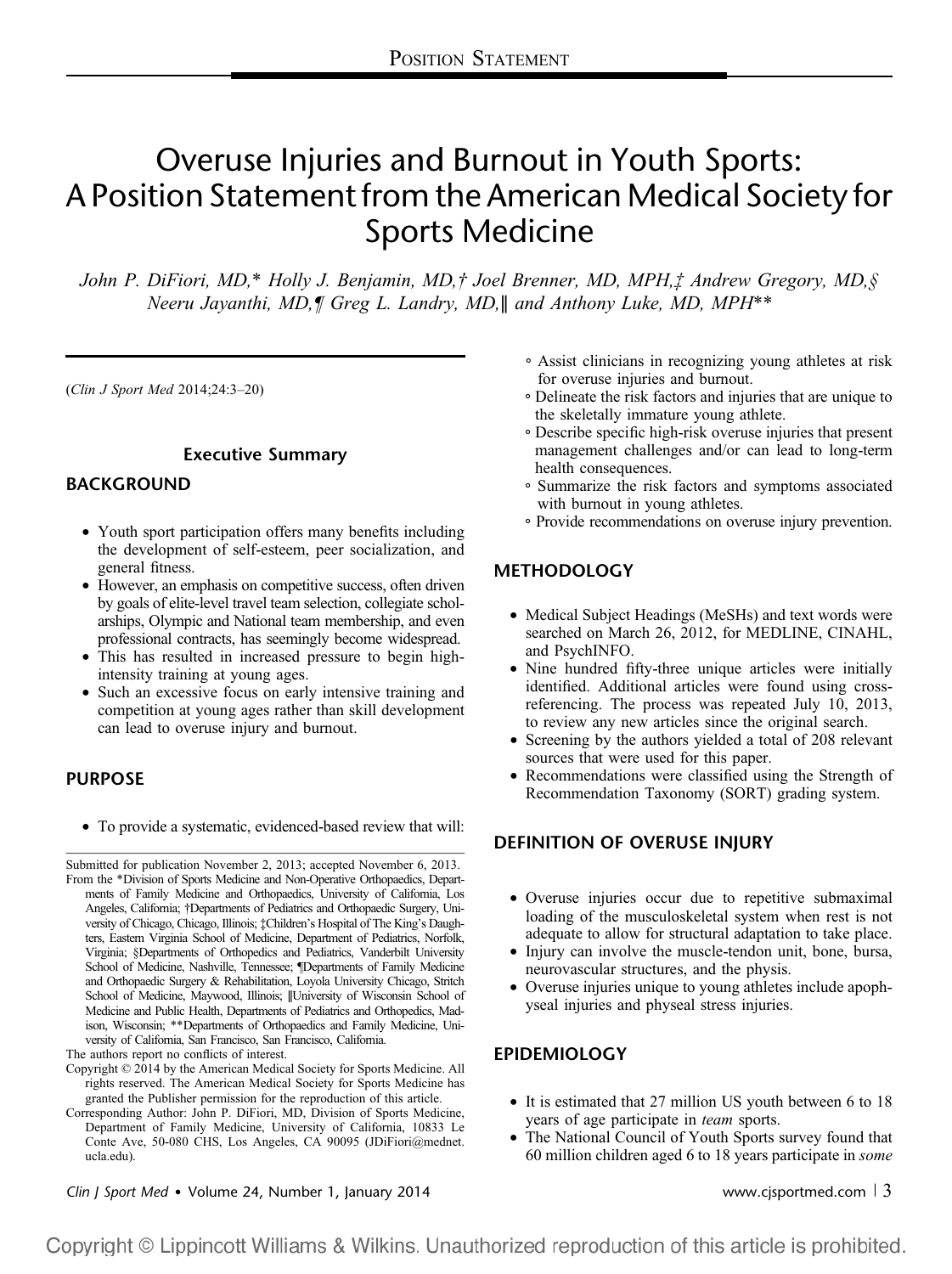form of organized athletics, with 44 million participating in more than 1 sport.

- There is very little research specifically on the incidence and prevalence of overuse injuries in children and adolescents.
- Overall estimates of overuse injuries versus acute injuries range from 45.9% to 54%.
- The prevalence of overuse injury varies by the specific sport, ranging from 37% (skiing and handball) to 68% (running).
- Overuse injuries are underestimated in the literature because most epidemiologic studies define injury as requiring time loss from participation.

## RISK FACTORS

- Prior injury is a strong predictor of future overuse injury.
- Overuse injuries may be more likely to occur during the adolescent growth spurt.
	- ∘ The physes, apophyses, and articular surfaces in skeletally immature athletes in a rapid phase of growth are less resistant to tensile, shear, and compressive forces than either mature bone *or* more immature prepubescent bone.
	- ∘ A decrease in age-adjusted bone mineral density that occurs before peak height velocity may also play a role.
	- ∘ Other factors that may contribute are a relative lack of lean tissue mass, an increase in joint hypermobility, and imbalances in growth and strength.
	- ∘ Physeal stress injuries appear to be more common during rapid growth and may be related to a period of vulnerability of metaphyseal perfusion.
- There is little evidence to support a causal relationship between overuse injury and anatomic malalignment or flexibility.
- A *history* of amenorrhea is a significant risk factor for stress fractures.
- Higher training volumes have consistently been shown to increase the risk of overuse injury in multiple sports.
- Other factors that may contribute to overuse injury but lack clinical data include:
	- ∘ Poor-fitting equipment, particularly when not adjusted for changes in growth.
	- ∘ Overscheduling, such as multiple competitive events in the same day or over several consecutive days. This factor may be better considered as a marker for a high ratio of workload-to-recovery time.

## READINESS FOR SPORTS

- Readiness for sports is related to the match between a child's level of growth and development (motor, sensory, cognitive, social/emotional) and the tasks/demands of the competitive sport.
- Chronological age is not a good indicator on which to base sport developmental models because motor,
- $4$  | www.cjsportmed.com

cognitive, and social skills progress at different rates, independent of age.

- Coaches and parents may lack knowledge about normal development and signs of readiness for certain tasks, both physically and psychosocially.
	- ∘ This can result in unrealistic expectations that cause children and adolescents to feel as if they are not making progress in their sport.
	- ∘ Consequently, children may lose self-esteem and withdraw from the sport.

## SPORT SPECIALIZATION

- Sport specialization may be considered as intensive, year-round training in a single sport at the exclusion of other sports.
- There is concern that early sport specialization may increase rates of overuse injury and sport burnout, but this relationship has yet to be demonstrated.
- Diversified sports training during early and middle adolescence may be more effective in developing elite-level skills in the primary sport due to skill transfer.

## HIGH-RISK OVERUSE INJURIES

- "High-risk" overuse injuries are those that can result in significant loss of time from sport and/or threaten future sport participation.
- These include certain stress fractures, physeal stress injuries, osteochondritis dissecans, some apophyseal injuries, and effort thrombosis.
- High-risk stress fractures include:
	- ∘ The pars interarticularis of the spine, the tension side of the femoral neck, the patella, the anterior tibia (the "dreaded black line"), the medial malleolus, the talus, the tarsal navicular, the metaphyseal/diaphyseal junction of the fifth metatarsal (Jones fracture) and the sesamoids.
	- ∘ A high index of suspicion should be maintained for athletes complaining of pain at the sites of potential high-risk bone stress injuries including the central lumbar spine, anterior hip, groin or thigh, anterior knee, anterior leg, medial ankle, dorsal/medial midfoot, lateral foot, and plantar aspect of the great toe.
- Physeal stress injuries can occur at the proximal humerus, distal radius, distal femur, and the proximal tibia.
	- ∘ Although most physeal stress injuries resolve with rest, some may result in growth disturbance and joint deformity.
- Effort thrombosis in athletes occurs as a consequence of thoracic outlet syndrome.
	- ∘ A significant percentage of upper extremity effort thrombosis happens in adolescents as result of overuse.
	- ∘ First rib resection frequently results in a successful return to full activity.

2014 American Medical Society for Sports Medicine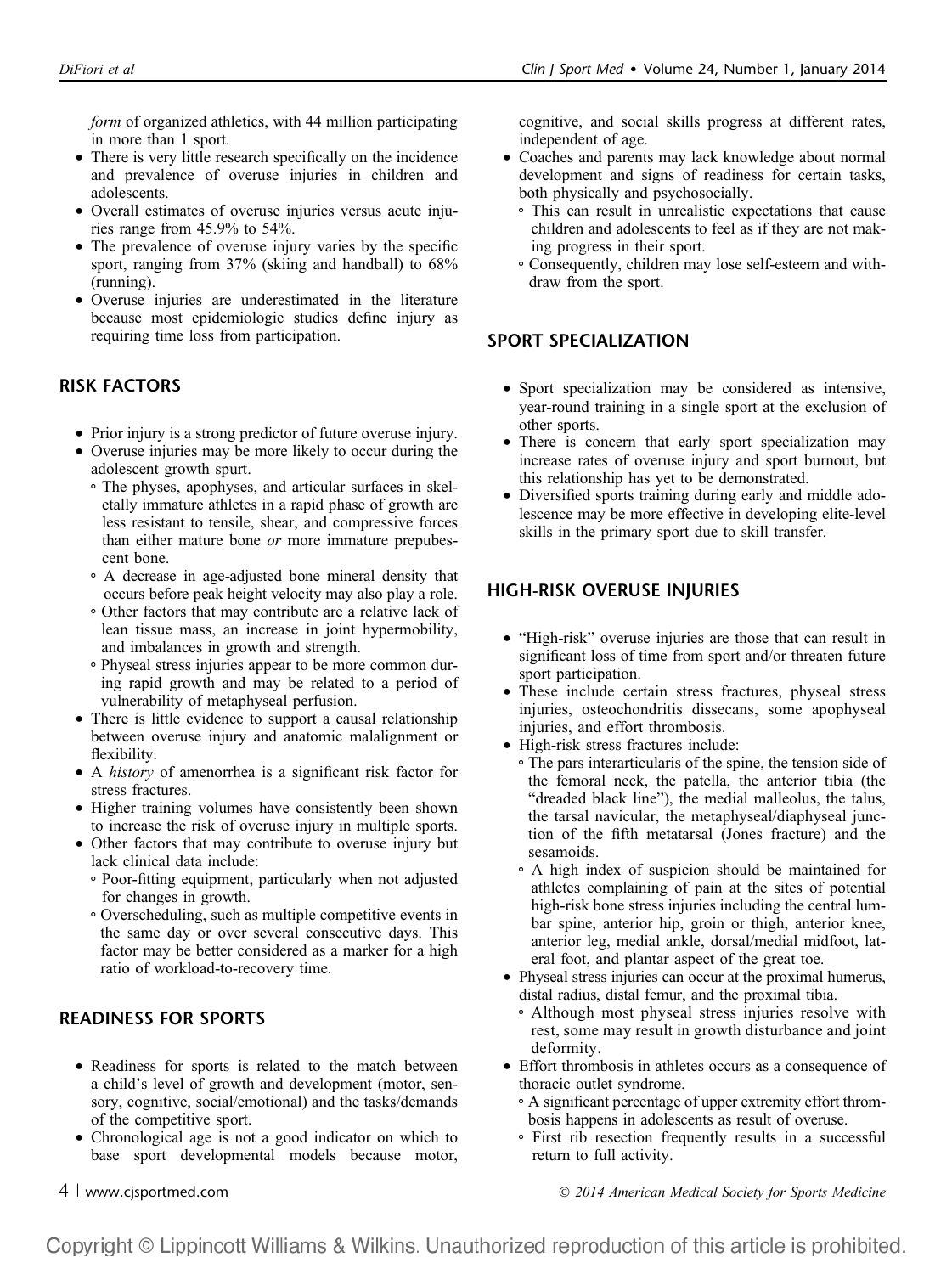∘ All cases should undergo evaluation for an underlying coagulopathy.

## BURNOUT

- Burnout is part of a spectrum of conditions that includes overreaching and overtraining.
- It has been defined to occur as a result of chronic stress that causes a young athlete to cease participation in a previously enjoyable activity.
- Sport specialization may be a factor.
	- ∘ Data suggest that athletes who had early specialized training withdrew from their sport either due to injury or burnout from the sport.
- However, not all young athletes who drop out of sports are burned out.
	- ∘ Most youth who discontinue a sport do so as a result of time conflicts and interest in other activities.
	- ∘ Some may reenter the same sport or participate in a different sport in the future.
- In children there appears to be more of a psychological component related to burnout and attrition with adult supervised activities.

## PREVENTION

- Limiting weekly and yearly participation time, limits on sport-specific repetitive movements (eg, pitching limits), and scheduled rest periods are recommended. (B)
- Such modifications need to be individualized based upon the sport and the athlete's age, growth rate, readiness, and injury history. (C)
- Careful monitoring of training workload during the adolescent growth spurt is recommended, as injury risk seems to be greater during this phase. (B) This apparent increased risk may be related to a number of factors including diminished size-adjusted bone mineral density, asynchronous growth patterns, relative weakness of growth cartilage, and physeal vascular susceptibility.
- Preseason conditioning programs can reduce injury rates in young athletes. (B)
- Prepractice neuromuscular training can reduce lower extremity injuries. (B)
- Given the altered biomechanics that may occur with illfitting equipment, proper sizing and resizing of equipment is recommended, although data are lacking that demonstrate a link to injury. (C)
- To reduce the likelihood of burnout, an emphasis should be placed on skill development more than competition and winning. (C)

## SUMMARY FINDINGS AND RECOMMENDATIONS

• Overuse injuries are underreported in the current literature because most injury definitions have focused on time loss from sport. (B)

- Preparticipation exams may identify prior injury patterns and provide an opportunity to assess sport readiness. (C)
- A history of prior injury is an established risk factor for overuse injuries that should be noted as part of each injury assessment. (A)
- Adolescent female athletes should be assessed for menstrual dysfunction as a predisposing factor to overuse injury. (B)
- Parents and coaches should be educated regarding the concept of sport readiness. (C) Variations in cognitive development, as well as motor skills, should be considered when setting goals and expectations.
- Early sport specialization may not lead to long-term success in sports and may increase risk for overuse injury and burnout. (C) With the possible exception of early entry sports such as gymnastics, figure skating, and swimming/diving, sport diversification should be encouraged at younger ages.
- When an overuse injury is diagnosed, it is essential to address the underlying cause(s). (C) The athlete, parents, and coaches should be involved in reviewing all risk factors and developing a strategy to attempt to avoid recurrent injury.
- All overuse injuries are not inherently benign. (A) Clinicians should be familiar with specific high-risk injuries, including stress fractures of the femoral neck, tarsal navicular, anterior tibial cortex and physis, and effort thrombosis.

## BACKGROUND AND PURPOSE

Participation in youth sports can be an enjoyable experience for children and adolescents with many potential benefits. It offers opportunities for peer socialization, the development of self-esteem and leadership qualities, and also promotes health and fitness. However, the increasing highly competitive nature of youth sports has fueled trends of extensive training, sport specialization, and participation in large numbers of competitive events at young ages. Consequently, overuse injuries and burnout have become common.

This report will review what is currently known about the epidemiology and risk factors associated with overuse injuries and burnout in young athletes. It will highlight specific overuse injuries that may pose management challenges or lead to long-term consequences. Recommendations for prevention will also be presented.

## INTRODUCTION

The number of participants in youth sports is difficult to determine. The National Federation of State High School Associations reported that 7 713 577 student athletes (4 490 854 male,  $3 222 723$  female) participated in  $2012-2013$ .<sup>1</sup> However, this represents only a fraction of all participants at any level. Estimates for younger athletes and/or those in nonscholastic sports may best be projected from data obtained by national sport organizations. One recent survey found that approximately 27 million children and adolescents between the age of 6 and 17 years participate regularly in team sports in the United States.<sup>2</sup> Among specific youth sport organizations, an estimated 2.3 million children played Little League baseball, over 600 000 participate in the America Youth Soccer Organization and  $365\,000$  play softball.<sup>3,4</sup> The 2008 National Council

© 2014 American Medical Society for Sports Medicine www.cjsportmed.com | 5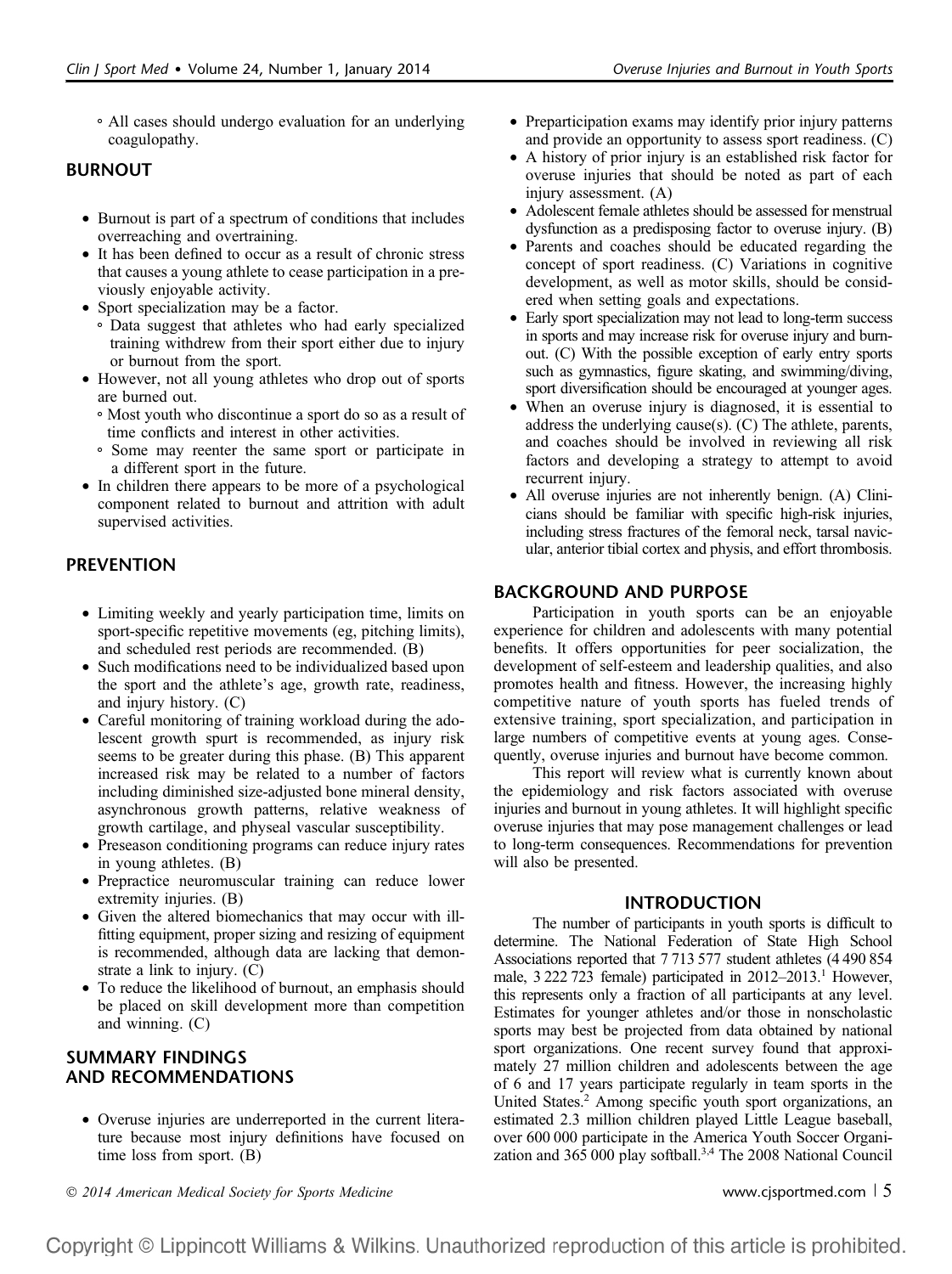of Youth Sports survey found that approximately 60 million children aged 6 to 18 years participate in some form of organized athletics.<sup>5</sup> Of these, approximately 44 million participated in more than 1 sport.<sup>5</sup> In addition, although there is a paucity of data describing the extent of youth sport participation, it is clear that large numbers of children do not limit their sports to a given "season" and are involved throughout the calendar year in organized athletics. An emphasis on competitive success has become widespread, resulting in increased pressure to begin high-intensity training at young ages. This may be driven by parental goals of having their child selected for high-level travel teams, collegiate scholarships, and even professional contracts. Alternatively, the initiative may originate with the child or be fostered by coaches or peers. In pursuit of athletic success, children and their parents may enlist the services of a personal sport coach and/or fitness instructor, and also register for camps and showcase events. Some parents or coaches may encourage a child to concentrate on a single sport in an attempt to improve his or her chances of elite team selection, and therefore exposure to the college recruiting process. Children may also play on more than 1 team or participate in more than 1 sport at a given time. It is also important to recognize that children's sports are a big business.<sup>6</sup> Coaches, personal trainers, club team organizations, sporting goods manufactures, tournament directors, and others have a financial stake in youth sports participation.

Given this trend toward early and multifaceted training, frequent competition, and single sport specialization, it is no surprise that overuse injuries and burnout are common. This paper will describe several issues related to the development of overuse injury and burnout. Particular attention will be placed on the unique factors surrounding growth and development that deserve special consideration in young athletes. By understanding these issues, clinicians will better be able to treat these injuries, educate parents, athletes and coaches, and provide recommendations for injury prevention.

#### **METHODOLOGY**

#### Data Sources

Three electronic databases were searched on March 26, 2012, to identify potentially relevant articles: MEDLINE, CINAHL, and PsychINFO. A combination of Medical Subject Headings (MeSHs) and text words were used in this search (Table 1). A total of 953 unique articles were identified. Additional articles and related information were found using crossreferencing and the authors' personal libraries. The articles were screened by title and by abstract. Those felt to be relevant to this document were reviewed in full by the authors. The process was repeated July 10, 2013, to review any new articles since the initial search was performed. A total of 208 unique references were ultimately chosen for this paper.

| <b>Search Terms</b>                                                                                                                                                                                                                                                                                                                                                                                                                                             | <b>PubMed Results</b>                                                  | <b>CINAHL Results</b>                                               | <b>PsycINFO Results</b>                                                    |
|-----------------------------------------------------------------------------------------------------------------------------------------------------------------------------------------------------------------------------------------------------------------------------------------------------------------------------------------------------------------------------------------------------------------------------------------------------------------|------------------------------------------------------------------------|---------------------------------------------------------------------|----------------------------------------------------------------------------|
| Concepts around sports/athletics ["Athletes" (Mesh) OR<br>"Sports" (Mesh) OR sport* (text word) OR athlete * (text word)]                                                                                                                                                                                                                                                                                                                                       | 130 431                                                                | 49 948                                                              | 15 207                                                                     |
| Concepts around injuries/fatigue/burnout ["Cumulative Trauma"]<br>Disorders" (Mesh) OR "injuries" (Subheading) OR trauma (text<br>word) OR injur <sup>*</sup> (text word) OR adverse effect <sup>*</sup> (text word) OR<br>adverse event* (text word) OR "adverse effects" (Subheading)<br>OR "Athletic Injuries" (Mesh) OR "Burnout, Professional"<br>(Mesh) OR "burnout" (text word) OR "burn out" (text word) OR<br>"Fatigue" (Mesh) OR fatigue (text word)] | 2 3 6 9 0 0 5                                                          | 598 978                                                             | 126326                                                                     |
| Concepts around overuse/cumulative trauma [overus* (text word)<br>OR cumulative (text word) or "over time" (text word)]                                                                                                                                                                                                                                                                                                                                         | 160436                                                                 | 25 300                                                              | 38716                                                                      |
| Limits to children and human studies [child (MeSH) OR adolescent<br>(MeSH) OR youth* (text word) OR child* (text word) OR<br>adolescen* (text word)] NOT [animals (mh) NOT humans (mh)]                                                                                                                                                                                                                                                                         | 2469004                                                                | 437135                                                              | could not be written as single<br>statement; see search<br>strategy below† |
| Combined UNIQUE CITATIONS from search strategy results by<br>database                                                                                                                                                                                                                                                                                                                                                                                           | <b>800</b> (803 total, but 3)<br>duplicate citations<br>within PubMed) | 148 (267 total citations,<br>119 overlapped with<br>PubMed results) | 5 (6 total citations, 1)<br>overlapped with PubMed<br>results)             |

PubMed Strategy: ["Athletes" (Mesh) OR "Sports" (Mesh) OR sport\*(text word) OR athletic\*(text word)] AND ["Cumulative Trauma Disorders" (Mesh) OR "injuries" (Subheading) OR trauma (text word) OR injur\*(text word) OR adverse effect\*(text word) OR adverse event\*(text word) OR " adverse effects" (Subheading) OR "Athletic Injuries" (Mesh) OR "Burnout, Professional" (Mesh) OR "burnout" (text word) OR "burn out" (text word) OR "Fatigue" (Mesh) OR fatigue (text word)] AND [overus\*(text word) OR cumulative (text word) or "over time" (text word)] AND [child (MeSH) OR adolescent (MeSH) OR youth\*(text word) OR child\*(text word) OR adolescen\*(text word)] NOT [animals (mh) NOT humans (mh)].

CINAHL Strategy: {[(MH "Athletes+") OR (MH "Sports+")] OR TI (sport\* OR athlet\*) OR AB (sport\* OR athlet\*)} AND {[(MH "Cumulative Trauma Disorders+") OR (MH "Athletic Injuries+") OR (MH "Overtraining Syndrome") OR (MH "Burnout, Professional") OR (MH "Fatigue+")] OR [TI (trauma OR injur\* OR "adverse effect\*" OR "adverse event\*" OR burnout OR "burn out" OR fatigue) OR AB (trauma OR injur\* OR "adverse effect\*" OR "adverse event\*" OR burnout OR "burn out" OR fatigue)} AND [TI (overus\* OR cumulative or "over time") OR AB (overus\* OR cumulative or "over time")] AND {[(MH "Child") OR (MH "Adolescence") OR TI (child\* OR adolescen\* OR youth\*) OR AB (child\* OR adolescen\* OR youth\*)] NOT (MH "animals" NOT MH "humans")}.

PsycINFO Strategy: †as there is no way to combine age limits and keyword searches for age in PsycINFO, 2 separate searches were conducted to get both variations.<br>Search 1: [DE = ("athletes" or "sports") and KW = (athlet\* o

"adverse effect\*" OR "adverse event\*" OR burnout OR "burn out" OR fatigue)] and [KW = (overus\* OR cumulative or "over time")] and [KW = (youth\* OR child\* OR adolescen\*)]. Search 2: [DE = ("athletes" or "sports") and KW = (athlet\* or sport\*)] and [DE = ("fatigue" or "injuries" or "occupational stress" or "trauma") OR KW = (trauma OR injur\* OR "adverse effect\*" OR "adverse event\*" OR burnout OR "burn out" OR fatigue)] and  $[KW = (overs*OR$  cumulative or "over time")]; Limited to Age is Preschool Age (2–5 y) or

## $6\,$  | www.cjsportmed.com

School Age (6–12 y) or Adolescence (13–17 y).

TABLE 1. Search Methodology

#### 2014 American Medical Society for Sports Medicine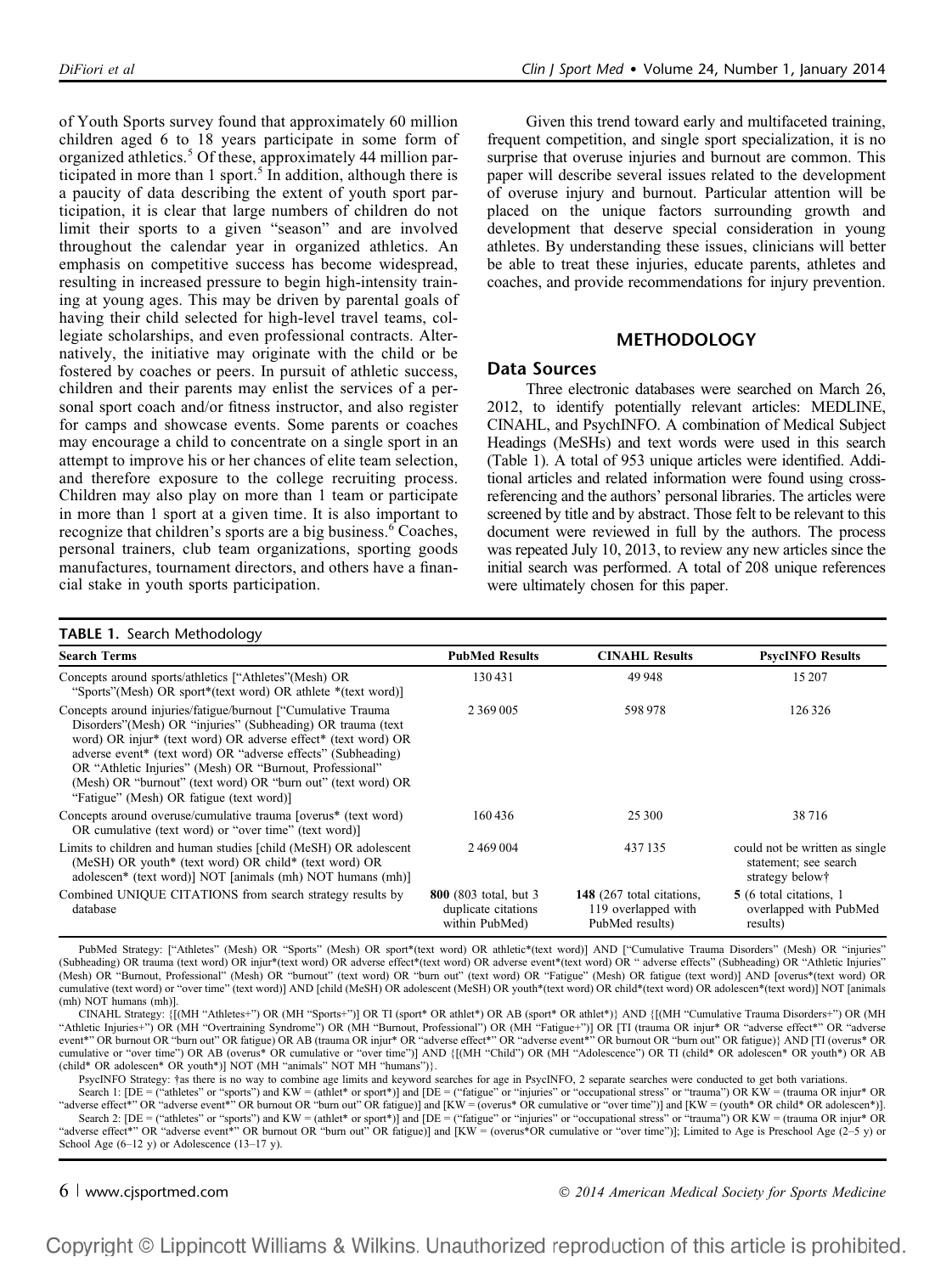#### Definition of Overuse Injury

Although there is no clear consensus on the definition of overuse injury, it is generally recognized that overuse injuries occur due to repetitive submaximal loading of the musculoskeletal system when rest is not adequate to allow for structural adaptation to take place.<sup>7-10</sup> Such injury may involve the muscle-tendon unit, bone, articular cartilage, physis, bursa, and/or neurovascular structures. During sport participation, repetitive loading to these structures results in microtrauma. When recovery between loading exposures is sufficient, tissue adaptation occurs to accommodate the imposed stress. However, excessive stress and/or an inadequate recovery period can overwhelm the ability of the tissue to remodel, resulting in a weakened, damaged structure. This imbalance between training loads and recovery is a key factor, perhaps even more so in young athletes with an immature musculoskeletal system.

Because of ongoing growth and development, the types of overuse injuries that occur in young athletes differ compared to adults.<sup>11,12</sup> Specifically, growth-related conditions such as apophysitis and physeal stress injury are unique to young athletes.<sup>13-15</sup>

Apophyseal injuries typically occur in early adolescence. The most common sites involve the tibia tubercle of the knee (Osgood-Schlatter disease), the calcaneal apophyisis of the heel (Sever's disease), and the medial epicondylar apophysis of the elbow (often referred to as Little Leaguer's Elbow). Anterior knee pain is one of the most frequent complaints in the young athlete.<sup>16</sup> In early adolescence this is usually due to Osgood-Schlatter disease, while in later adolescence the tibial tubercle apophysis matures, and patellofemoral pain syndrome (PFPS) becomes the more common cause of knee pain.

Overuse injuries of the physis (eg, proximal humerus in throwers, distal radius in gymnasts) occur in early to midadolescence.14,17–<sup>19</sup> As skeletal maturity is achieved, overuse injuries to bone begin to follow adult injury patterns (eg, stress reactions and stress fractures).

#### EPIDEMIOLOGY OF OVERUSE INJURIES

Overall, there is very little research specifically on the incidence and prevalence of overuse injuries in children and adolescents.<sup>20</sup>–<sup>24</sup> Furthermore, studies of sports injuries in youth are limited by several issues including injury reporting methodology, injury classification, and standardization of outcomes. In particular, injury definitions that require time loss from sport underestimate the burden of overuse injuries. $9,25$ 

A recent study of 100 US high schools reported that the overall injury rate (acute and overuse) in 20 high school sports was 1.71/1000 athlete exposures (AEs) during the  $2010-2011$  school year.<sup>23</sup> This database estimates 3.7 million injuries occurred that resulted in more than 1 day's time loss from sports. This estimate does not include injuries seen outside of the high school setting. Importantly, this study further underestimates injury rates since it does not account for injuries which did not result in time loss, as is the case in many overuse injuries.<sup>9</sup> Another data source, the National SAFE KIDS Campaign, estimates that more than 3.5 million

| <b>TABLE 2.</b> Categorization of Risk Factors for Overuse Injury |
|-------------------------------------------------------------------|
| Intrinsic Risk Factors                                            |
| Growth-Related Factors                                            |
| Susceptibility of growth cartilage to repetitive stress           |
| Adolescent growth spurt                                           |
| Previous injury                                                   |
| Previous level of conditioning                                    |
| Anatomic factors                                                  |
| Menstrual dysfunction                                             |
| Psychological and developmental factors—athlete specific          |
| <b>Extrinsic Risk Factors</b>                                     |
| Training workload (rate, intensity, and progression)              |
| Training and competition schedules                                |
| Equipment/footwear                                                |
| Environment                                                       |
| Sport technique                                                   |
| Psychological factors—adult and peer influences                   |

(Adapted from DiFiori JP. Evaluation of overuse injuries in children and adolescents. Curr Sports Rep. 2010;9:372–378.).

children are injured annually playing sports or participating in recreational activities.<sup>22</sup>

Estimates of the proportion of all sports injuries that are due to overuse range from 45.9% to  $54\frac{1}{2}$ %.<sup>7,24,26</sup> Although evidence is sparse, there is concern that these injuries are increasing.<sup>27–29</sup> The frequency and type of overuse injuries in elite young athletes varies by sport and by age.<sup>30</sup> Sportrelated training and conditioning are also factors (eg, resistance training as an adjunct to soccer training).<sup>30</sup> Overuse, noncontact injuries in American football are 2.6 times more likely to occur at the college level than high school.<sup>31</sup> In a recent 3-year study of 16 sports at 1 university, 29.3% of injuries were considered overuse injuries.<sup>9</sup> Baxter-Jones et al studied 453 elite young athletes in 4 sports (231 boys, 22 girls; 8–16 years of age) and found that the prevalence of overuse injuries varied by sport: 63% for swimmers, 33% for gymnasts and tennis players, and 15% for soccer players.<sup>30</sup> Other studies report the prevalence of overuse injury among different youth sports to range from 37% (skiing and handball) to  $68\%$  (running).<sup>32–34</sup>

#### RISK FACTORS FOR OVERUSE INJURIES

A variety of factors have been proposed to contribute to overuse injuries. They are often grouped into either intrinsic or extrinsic factors (Table 2). Intrinsic factors are defined as individual biological characteristics and psychosocial traits. Extrinsic factors refer to external forces related to the sport type, the biomechanics of the activity, and the sporting environment.<sup>35</sup> Commonly cited intrinsic factors include variations in growth and development, anatomic alignment, muscle-tendon imbalance, flexibility, conditioning, biomechanics, and a history of prior injury. Extrinsic factors include workload, sport technique, training environment, and equipment. The contribution of an intrinsic or an extrinsic factor to injury risk is extremely variable depending on the individual athlete, the sport environment, and the interaction that occurs during participation.<sup>35-37</sup>

© 2014 American Medical Society for Sports Medicine www.cjsportmed.com | 7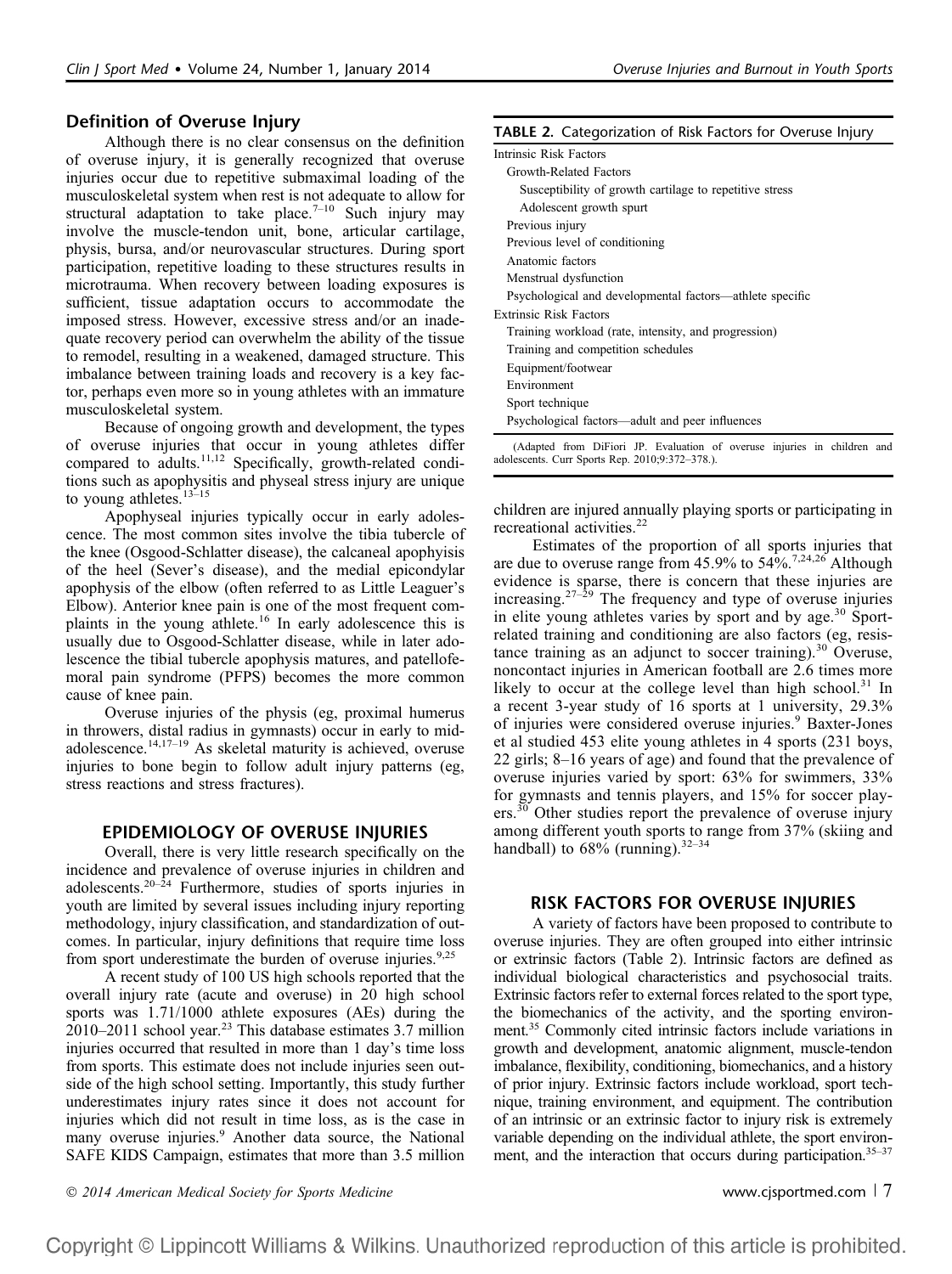Furthermore, it is important to recognize that many overuse injuries result from a complex interaction of multiple risk factors in specific settings coupled with an inciting event. Understanding this concept is necessary for the comprehensive evaluation and treatment of athletes with overuse injuries.<sup>38,39</sup>

It is also relevant to note that some risk factors are modifiable (eg, strength, neuromuscular function), whereas others are not (eg, age, gender).<sup>38</sup> Finally, in young athletes, characteristics of the developing musculoskeletal system are especially important to consider.

Although little data exist that identifies a causal relationship between proposed risk factors and overuse injury, recognizing these potential contributors to injury is important in limiting recurrent injury and in developing injury prevention strategies.<sup>15,37,40</sup>

## Intrinsic Risk Factors

### Prior Injury

Previous injury is the strongest predictor of future injuries.<sup>41</sup>–<sup>50</sup> Repeated overuse injury may occur as a result of inadequate rehabilitation of the index injury and/or a failure to recognize and correct the factors that contributed to the original injury.

### Growth and Development

Children undergo growth and development at an individual rate. Biologic growth and maturation are primarily genetically regulated; development is more culturally mediated.<sup>36,51</sup> For example, the development of child's play paradigms can vary depending on the cultural exposure to solitary play, parallel play, associate play, and cooperative play situations.52 Physical growth and cognitive development both influence successful participation in sports.

Overall body mass and height increase in the preadolescent and adolescent years.<sup>53</sup> Girls tend to reach their peak height and body mass at approximately age 15, whereas boys may experience increases beyond age 18. Maturation is a complex process that encompasses skeletal, somatic, and sexual maturation. Each component of maturation occurs at an independent, sometimes asynchronous, rate in an individual. Although wide variations in the maturation rates have been suggested to increase injury risk, data demonstrating a definitive link between discordant maturation and injury are lacking.<sup>54,55</sup>

Overuse injuries may be more common during the adolescent growth spurt. Laboratory studies demonstrate that the growth cartilage present at the physes, apophyses, and articular surfaces in skeletally immature athletes in a rapid phase of growth are less resistant to tensile, shear, and compressive forces than either mature bone or more immature prepubescent bone.<sup>56</sup>–<sup>58</sup> Acute distal radius fractures peak during and just before peak height velocity.<sup>59,60</sup> Stress fractures, distal radial physeal stress injuries, and low back pain also appear to occur with a greater prevalence during the adolescent growth spurt.<sup>61–63</sup> Prospective studies are needed to further evaluate this relationship.

A decrease in age-adjusted bone mineral density that occurs before peak height velocity may also play a role.<sup>64</sup>

A relationship to acute traumatic fractures has been demonstrated, but its role in overuse injury has not yet been determined. In addition, dissociation is seen between bone matrix formation and the occurrence of bone mineralization during the growth spurt resulting in relatively diminished bone strength.<sup>64,65</sup>

Other factors that may contribute are a relative lack of lean tissue mass, an increase in joint hypermobility, and imbalances in growth and strength.<sup>66-69</sup> Longitudinal growth of extremities results in changes in length, mass, and stress forces on bone-tendon junctions, muscle-tendon junctions, growth cartilage, and ligaments that frequently occur asynchronously.<sup>69</sup> These imbalances in growth and strength, coupled with repetitive loading, appear related to increased injury risk, although the exact relationship is not clearly delineated and is likely multifactorial.

Overuse injuries of the physis may be due to diminished perfusion related to excessive mechanical loading. Magnetic resonance imaging (MRI) of physeal stress injuries of the distal radius in young gymnasts shows an appearance similar to experimentally induced injuries in which metaphyseal artery perfusion has been disrupted.<sup>55,70–72</sup> This injury is significantly more likely to occur in gymnasts who are within the expected age range of the adolescent growth spurt.<sup>19,61</sup>

#### Anatomic Alignment

Alignment abnormalities such as patellofemoral malalignment, pes planus, pes cavus, elbow hyperextension, and excessive lumbar lordosis are some of the more commonly cited risk factors for overuse injuries.<sup>21,73–75</sup> Joint hypermobility has also been associated with injury in some studies.<sup>76,77</sup>

Accurate assessment of these factors, including measuring both static and dynamic components, is difficult to achieve in the office setting. In addition, defining a cause and effect relationship between these characteristics and injury has been elusive.78,79 Recent studies have not established consistent predictors. Given the broad diversity of sportspecific demands placed on the body, considerably more information is needed to formulate models whereby anatomic alignment may predict injury risk.73,80,81 Overall, the significance of osseous alignment abnormalities versus soft tissue alignment abnormalities in relation to injury is complex, poorly understood, and likely sport specific.

Alignment can be altered through use of supportive equipment. The use of custom shoe orthotics to alter alignment, particularly in runners, is controversial, yet widely used. The use of an orthotic can have both a short- and a long-term effect on lower extremity kinematics such as rearfoot eversion angles, velocity, impact peak, and loading rate, as well as knee kinematics. However, the clinical significance of this with regard to effects on injury rates remains unknown.<sup>82</sup> There is also the potential to increase injury risk depending on the effect of the altered kinematics on sport participation.

#### Flexibility

A causal relationship between flexibility and injury risk has not been documented. Early reviews proposed that inflexibility across the muscle-tendon unit develops during the adolescent growth spurt that may contribute to injury.<sup>8</sup>

 $8<sup>-1</sup>$  www.cjsportmed.com

2014 American Medical Society for Sports Medicine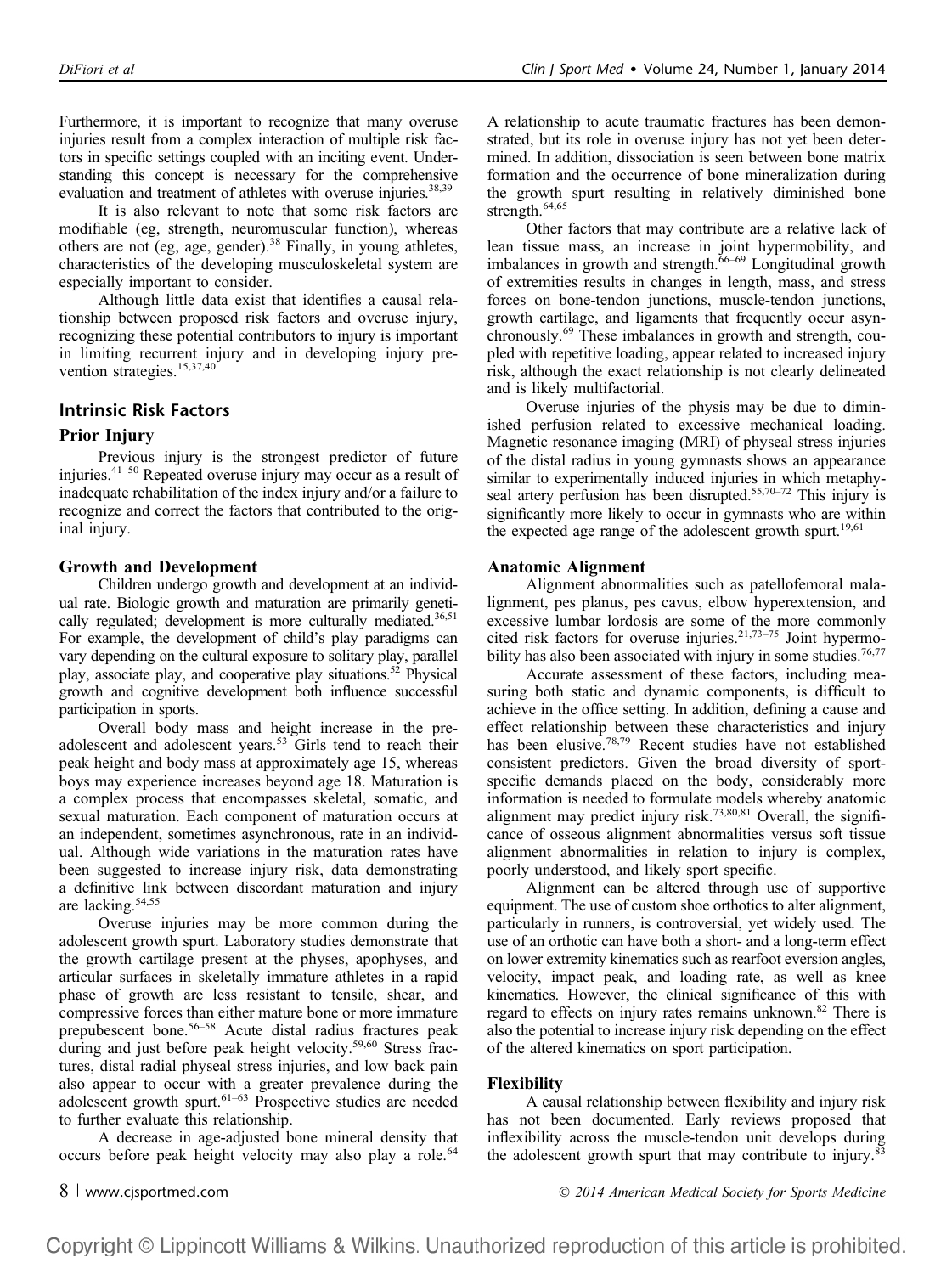However, several recent studies have not shown any relationship between growth and inflexibility in boys or girls.<sup>84-86</sup> Studies investigating the role of pre-exercise stretching on injury risk have shown mixed results.87,88 Interventions that consider age, gender, and specific sports are needed.

### Biomechanics

Limb length, body mass, and moments of inertia change rapidly during the adolescent growth spurt, and all can affect coordination and movement patterns.<sup>53,66,69</sup> This is likely due to the need for greater force generation for extremity movement during a time when strength and coordination are still developing. This may play a role in the increased risk for injury seen during the growth spurt. $35,36,55-63$ 

Structural or dynamic disturbances in extremity mechanics appear to increase eccentric loads.69,89 These findings can then serve as the basis for targeted rehabilitation programs that emphasize improvement in sport-specific biomechanics.<sup>89,90</sup> In some cases, it is not clear if sport-related changes in joint range of motion play a role in overuse injury or reflect a positive biomechanical adaptation.<sup>91,92</sup> In overhead athletes, a decrease in dominant arm internal rotation coupled with greater strength in internal rotators is typically seen relative to the nondominant arm.91 One laboratory study in Peewee ice hockey players performing a sprint start displayed "at risk" hip kinematics including internal hip rotation during flexion or "push-off" phase and external rotation during abduction or recovery phase, thus placing the hip in a position to potentially cause femoroacetabular impingement and/or labral stress.<sup>53</sup> These studies suggest sport-specific kinematic profiles deserve further investigation to determine if such factors predispose to overuse injury.

#### Strength and Conditioning

Benefits of youth fitness include those related to cardiovascular health, bone health, and mental health.<sup>94–96</sup> Among young athletes, general activity and fitness levels vary greatly. Children who have not developed some foundation of general strength, endurance, and motor skills may be at increased risk for injury, although little data exist at this time. Some potential risk factors that are modifiable include poor endurance and lack of preseason preparation.<sup>97-101</sup>

#### Menstrual Irregularity and Low Energy Availability

A history of amenorrhea, especially in sports that emphasize leanness, is a risk factor for bone stress injury. One study in collegiate female distance runners found a linear relationship between number of menses per year and risk of stress fracture, with amenorrheic runners having the highest risk.<sup>102</sup> Several studies have suggested that a history of amenorrhea is a significant risk factor for stress fractures.<sup>99,101-105</sup> The proposed mechanism correlates inadequate caloric intake with hypoestrogenemia, decreased bone density, and subsequent increased fracture risk.<sup>106,107</sup> The relationship between oral contraceptive use and the likelihood of stress fracture is not well understood.<sup>108</sup> The studies cited generally focused on young women and older adolescents. There is little data regarding menstrual irregularity, low energy availability, and overuse injury in younger adolescents. It is important that

female athletes with bone stress injuries who are found to have menstrual irregularity are also screened for disordered eating and low bone mineral density (ie, the female athlete triad). $107$ 

#### Extrinsic Risk Factors

A variety of extrinsic factors such as sport technique and biomechanics, the volume and intensity of workloads, training environments, and equipment all have been theorized to affect overuse injury rates. Importantly, these are modifiable risk factors.

#### Workload

Higher training volumes have consistently been shown to increase the risk of overuse injury in multiple sports.<sup>26,109–112</sup> In a study of 2721 high school athletes, there was a linear relationship between hours of sport participation and risk of injury.<sup>110</sup> Specifically, training more than 16 hours per week was associated with a significantly increased risk of injury requiring medical care.<sup>110,113,114</sup>

The volume and intensity of training is correlated with overuse injury risk.<sup>79,109,115–117</sup> In youth baseball, studies have shown that among pitchers, pitch volume has the greatest association with injury rate.<sup>118,119</sup> Additionally, a 10-year prospective analysis of 481 youth baseball pitchers ages 9 to 14 years found a 3.5 times greater likelihood of suffering an injury resulting in time lost from sport participation in those players who pitched greater than  $100$  innings per year.<sup>111</sup> Among young gymnasts, wrist pain was significantly related to training intensity, as measured by skill level and number of hours training per week.<sup>117</sup> The recommended workload varies greatly depending on the sport, as well as individual characteristics, making it a challenge to define sport-specific workload thresholds that are related to increased injury rates.<sup>15,26,117</sup>

#### Scheduling

Scheduling issues have recently received more attention as possible factors that increase injury risk in youth athletes. Concern has been raised for year-round training in a single sport and simultaneous involvement in multiple teams in the same sport. Tournament scheduling, where several games are often played in a single day, extending over consecutive days, is also a potential factor.

One large cohort study showed that elite soccer players younger than age 14 sustained more acute and overuse injuries in training compared to older players.<sup>11</sup> The frequency was highest early in the season for the younger players, compared to older players who suffered more game-related injuries. This suggests that younger players who reach elite levels may not have achieved optimal fitness levels and/or are experiencing training volumes and intensities that may adversely affect injury risk.

Studies in a variety of sports such as baseball, tennis, cricket, running, and soccer have demonstrated that high workloads between bouts of activity are consistently associated with increased injury risk.<sup>109,111,112,120,121</sup> One study evaluating the relationships between seasonal patterns of athletic participation and overuse injury demonstrated a 42% increase

© 2014 American Medical Society for Sports Medicine www.cjsportmed.com | 9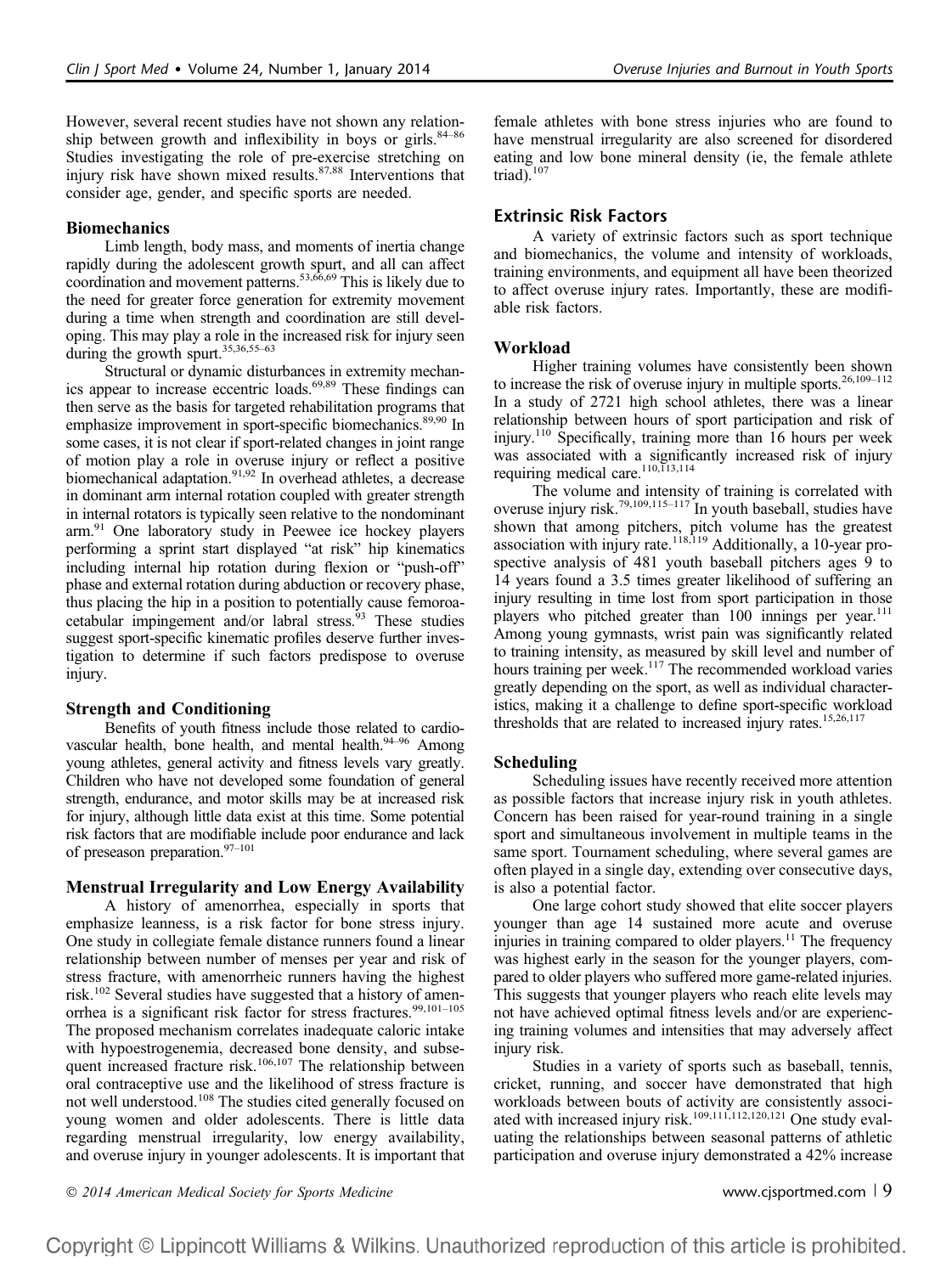in self-reported overuse injuries in high school athletes who participated all year versus  $3$  or less seasons per year.<sup>121</sup>

Tournament scheduling and showcases have also been a concern. Repeated same-day exercise has been shown to increase cardiovascular and thermal strain as well as perception of effort in subsequent activity bouts. Although there is little data to link these issues with overuse injury, longer rest periods between matches and games have been proposed in an effort to improve athlete safety and performance, enhance recovery, and minimize the "carryover" effects from previous competitions and environmental exposure.<sup>28</sup> In terms of overuse injury, scheduling may simply be a marker for a high ratio of workload-to-recovery time.

#### Equipment

Improper sizing and poor maintenance of equipment, as well as failure to use equipment that is appropriate for the sport may contribute to injury. Common examples of equipment concerns include grip size and string tension in racquet sports, weight and length of bats or other hand-held equipment, bike size, shoe type and fit, use of training aids such as swim paddles and weights, or other resistive training devices used during training. However, data is lacking with regard to direct relationships with overuse injuries.

#### READINESS FOR SPORTS

Readiness for sports can be defined in terms of the match between a child's level of growth and development (motor, sensory, cognitive, social/emotional) and the tasks/ demands of the competitive sport.<sup>122</sup> On the one hand, if a young athlete is expected to learn too many skills that are beyond their ability, there will be little motivation to learn new skills.<sup>123</sup> On the other hand, mastering tasks and developing a feeling of competence may sustain a child's interest and motivate him or her to learn new skills.<sup>124</sup>

Unfortunately, coaches and parents often lack knowledge about normal development and signs of readiness for certain tasks, both physically and psychosocially. This can result in unrealistic expectations that cause children and adolescents to feel as if they are not making progress in their sport, especially related to their chronological peers. Consequently, children may lose self-esteem and withdraw from the sport. $125$ 

Physical growth and developmental readiness is important in order to learn the skills for sports. For example, a child cannot kick a ball until she or he has the strength and balance to stand on 1 leg to swing the kicking leg.<sup>126</sup> However, readiness to learn specific skills cannot be determined by chronological age, body size, or biologic maturation alone.127 Readiness is assessed by determining what requisite antecedent skills will provide the basis for mastering the new activity.<sup>127</sup> For example, children must have good eye tracking before being able to hit a pitched ball.<sup>128</sup>

Cognitive development must occur before the young athlete can participate in most organized sports. In early childhood, the young athlete may not understand the need to stay in position or be able to remember instructions.<sup>126</sup> To enjoy a sport, the youngster needs to understand the fundamental rules and strategy of the sport. He or she must also have the cognitive ability to follow directions and interact with their fellow team members.

As with other child developmental milestones, motor skills develop at different rates among individuals.<sup>128</sup> Therefore, there is no chronological age that will guarantee mastery of a certain task. However, for most motor skills, the young athlete will follow a predictable and necessary sequence. For example, learning to kick a ball requires 4 stages: first pushing a ball while standing, then learning to kick a ball with some wind-up, then taking a step or 2 to kick, and finally taking several rapid steps with a small leap before the kick.<sup>126</sup>

It is important for parents and coaches to be mindful of what activities are appropriate for each age group.<sup>126</sup> For ages 2 to 5 (early childhood), children have limited fundamental skills and poor balance. Appropriate activities for this age group include running, swimming, tumbling, throwing, and catching. For the child 6 to 9 (middle childhood), posture and balance become more automatic, reaction times are improved, and transitional skills are emerging. Activities can include running, swimming, skiing, entry-level soccer, baseball, tennis, gymnastics, and martial arts. For the child 10 to 12 years of age, most can master complex motor skills but may have a temporary decline in balance skills during the pubertal growth spurt.<sup>129</sup> For this age group, entry level for complex skill sports is appropriate in most cases. This includes football, basketball, hockey, and volleyball.

Thus, there is no simple way to determine if a child is ready for a particular sport. Four factors should be considered: sport-related skills, knowledge about the sport, motivation, and socialization.<sup>130</sup> Chronological age is not a good indicator on which to base developmental models.<sup>131</sup> Informal participation with family and friends can be a helpful gauge.<sup>130</sup> Fortunately, when given the chance, children will naturally select and modify activities so that they can participate successfully and have fun.126

#### SPORT SPECIALIZATION

Sport specialization may be considered as intensive, year-round training in a single sport at the exclusion of other sports.<sup>132</sup> Although the degree of specialization may occur along a spectrum, there is no consensus about what type of specialized training is most appropriate to develop elite-level skills. In addition, there is debate about whether early specialized training and intensive training volumes are necessary to achieve high skill levels in sports or if beginning more specialized and intensive training during late adolescence is more advantageous. Furthermore, there is growing concern regarding the potential negative effects of early sports specialization, including injury and sport burnout.

Although there are many examples of early specialized sports training, it appears that such training may be necessary in those technical sports that require elite-level competition prior to full maturation such as gymnastics or rhythm gymnastics, figure skating, and swimming/diving.133,134 This type of early specialized training typically occurs before the age of 12, and frequently as young as 5 or 6 years of age.

The cumulative amount of training necessary to achieve elite-level status may be far less than the 10 000 hours that

 $10<sup>-1</sup>$  www.cjsportmed.com

2014 American Medical Society for Sports Medicine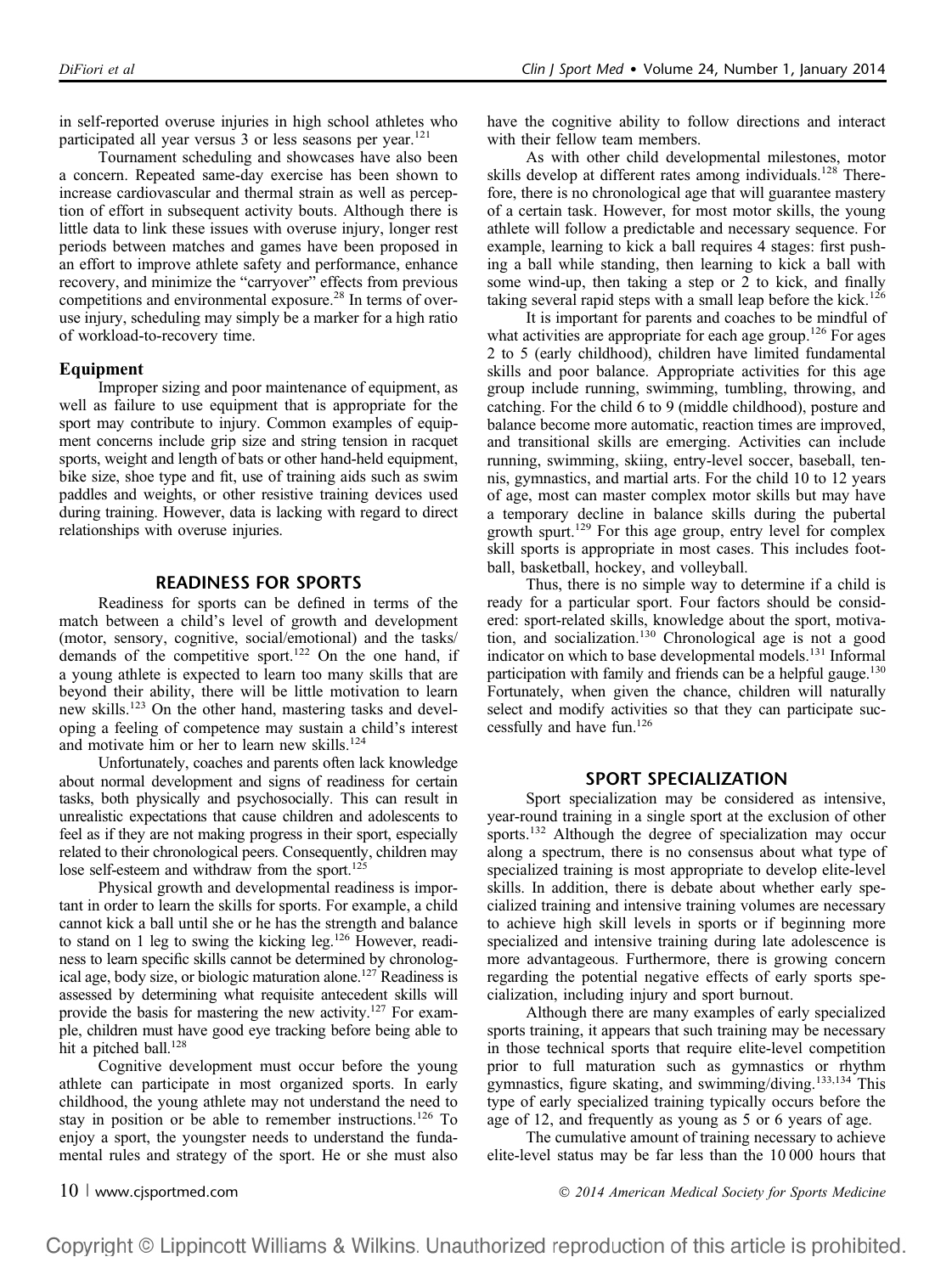some have proposed. $133-135$  More commonly, specialized, intense training occurs at later ages in many other sports and seems to be important with sports that require more physical skills or maximal aerobic capacity.<sup>135</sup> Diversified sports training during early and middle adolescence may be a more effective strategy in ultimately developing elite-level skills in the primary sport due to a positive transfer of skills.<sup>136</sup> Consideration should be given to delaying intensive, specialized training until late adolescence, rather than a specific age, to optimize skill development in most sports.

There are both theoretical and measurable risks associated with intense, specialized training. Injury rates in high school athletes have a direct relationship to exposure by  $h/wk$ <sup>110</sup> Other studies have found increased exposure to be an additional risk for injury, such as in youth baseball pitchers who pitch  $>8$  mo/y who are more likely to have shoulder or elbow surgery.<sup>109</sup> Meanwhile, as mentioned earlier, among youth pitchers, those who pitched more than 100 innings/year were 3.5 times more likely to be injured.<sup>111</sup> Other risks related to intensive training include increased risk for injury with increased skill level and increased competition.<sup>112,117,137</sup>

The relationship between injury and sports specialization has not been clearly demonstrated. In 1 study evaluating 519 junior competitive tennis players, those players who reported competing only in tennis were 1.5 times more likely to have reported an injury.<sup>138</sup> However, this study did not account for training intensity (eg, weekly training hours). Early data from a clinical study comparing young athletes with sports-related injuries to healthy, uninjured athletes presenting for sports physicals suggests that more specialized athletes were more likely to be injured.<sup>139</sup>

Future research in this area should evaluate the relationship of overuse injury and high-risk injury to specialized training while controlling for training intensity and year-round training. Additionally, it would be worthwhile to evaluate multi-sport athletes longitudinally compared to specialized athletes at various ages and stages of development to compare the effects of sport diversification with specialization.

#### HIGH-RISK OVERUSE INJURIES

Some overuse injuries may be described as "high risk" in that if they are unrecognized or inappropriately treated, they can result in significant loss of time from sport and/or threaten future sport participation. High-risk overuse injuries include certain stress fractures, physeal stress injuries, osteochondritis dissecans, some apophyseal injuries, and effort thrombosis (Table 3).

#### Stress Fractures

Bone stress reactions and stress fractures can occur in children as they do in adults, and risk factors are similar for both age groups.<sup>62</sup> Most heal uneventfully if treated appropriately with rest, rehabilitation, and graded return to activity. However, certain stress reactions or fractures do not heal readily, and are thus deemed high risk. If these high-risk injuries are not identified and treated properly, the injury may go on to nonunion, result in chronic pain, and/or lead to the development of degenerative joint disease. For example,

© 2014 American Medical Society for Sports Medicine www.cjsportmed.com | 11

nonunion of a stress fracture of the tarsal navicular can lead to degenerative joint disease of both the talonavicular and naviculocuneiform joints. $140$ 

High-risk stress reactions and stress fractures include those to the pars interarticularis of the spine, the tension side of the femoral neck, the patella, the anterior tibia (the "dreaded black line"), the medial malleolus, the talus, the tarsal navicular, the metaphyseal/diaphyseal junction of the fifth metatarsal (a Jones fracture), and the sesamoids $62$  (Table 3). The incidence and prevalence of these injuries in children is not well described. Overall, delayed union and nonunion have been reported to occur in up to  $10\%$  of athletic stress fractures.<sup>141</sup> Delayed union and nonunion were most often seen in the hallux sesamoids, mid-tibial shaft, metaphyseal/diaphyseal junction of fifth metatarsal, tarsal navicular, and olecranon.<sup>141</sup>

#### Spine (Pars Interarticularis)

Stress fractures of the pars interarticularis (spondylolysis) are a relatively common cause of back pain in active children. They are most frequent at the fourth and fifth lumbar vertebrae.<sup>142</sup> Among young athletes evaluated for back pain, 48.5% of young athletes were found to have occult spondylolysis.<sup>143,144</sup> Progression to nonunion ranges from 14% to 70%, with those who are untreated or undergo delayed treatment having the highest rates of nonunion. In a retrospective analysis of 57 youth soccer players diagnosed with lumbar spondylolysis, those who took at least 3 months off from the sport with or without bracing had the most optimal results.<sup>145</sup>

| Location                  | <b>High Risk</b>                                                                                                          | <b>Low Risk</b>                                                    |
|---------------------------|---------------------------------------------------------------------------------------------------------------------------|--------------------------------------------------------------------|
|                           |                                                                                                                           |                                                                    |
| Hip/Pelvis                | Femoral neck (tension-sided)                                                                                              | Femoral shaft stress<br>fracture                                   |
| Back<br>(lumbar<br>spine) | Pars interarticularis stress<br>fracture                                                                                  | Congenital<br>spondylolysis,<br>pedicle stress<br>fracture         |
| Leg                       | Anterior cortical tibial stress<br>fracture                                                                               | Medial tibial stress<br>fracture, fibular shaft<br>stress fracture |
| Ankle                     | Medial malleollar stress fracture,<br>talar dome osteochondral<br>defect, talar neck stress<br>fracture                   | Distal fibular stress<br>fracture                                  |
| Foot                      | Tarsal navicular stress fracture,<br>fifth metatarsal proximal<br>diaphyseal stress fracture,<br>sesamoid stress fracture | Second, third, fourth<br>metatarsal stress<br>fractures, cuboid    |
| Knee                      | Patellar stress fracture,<br>osteochondritis dissecans of<br>femoral condyle or patella                                   | Tibial tubercle and<br>inferior patellar pole<br>apophysitis       |
| Shoulder/arm              | Effort thrombosis                                                                                                         | Proximal humeral<br>physeal stress<br>fracture                     |
| Elbow                     | Osteochondral dissecans<br>capitellum, apophyseal non-<br>union of medial epicondyle                                      | Medial epicondyle<br>apophysitis                                   |
| Wrist                     | Distal radial physeal stress<br>injury                                                                                    |                                                                    |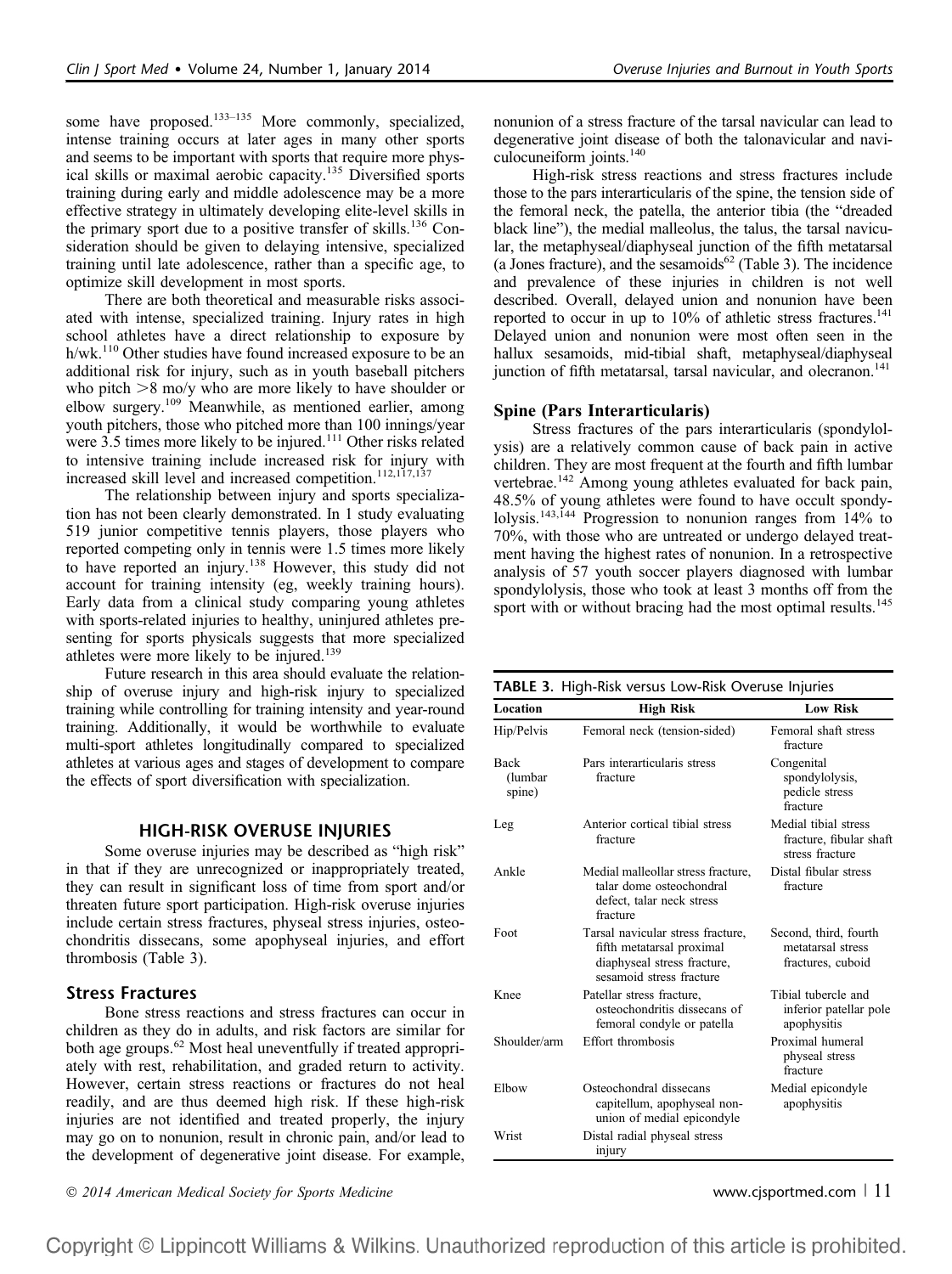In another series evaluating outcomes of pars stress fractures in young athletes, the average time needed to return sport was 5.4 months.146 The decision regarding rigid anti-lordotic bracing remains controversial, though most would agree that a period of rest, with or without bracing until pain free, is necessary.<sup>147</sup> Progression to spondylolisthesis of  $>20\%$  occurs in only about 4% of cases over 7 years of follow-up.148 In a 45-year natural history study of pediatric spondylolysis, there was no risk for spondylolisthesis if the injury was unilateral.<sup>149</sup> Surgical pars repair may be indicated for painful spondylolysis with nonunion after 6 months of nonoperative treatment and at least 9 to 12 months of symptoms. $150$  Surgical fusion may be indicated for spondylolisthesis  $>50\%$ , and may be a relative indication for those with persistent radicular or neurologic symptoms in the setting of spondylolysis. $150$ 

#### Femoral Neck

Stress fractures of the femoral neck are not common in children and adolescents but have been reported.<sup>151,152</sup> If not recognized early and treated, complete fracture may occur, with significant long-term implications.<sup>152</sup> A high index of suspicion should be maintained with any young athlete who presents with anterior hip or groin pain. If x-rays are negative, an MRI should be obtained for diagnosis. Although the majority of these are compression-sided fractures, there are case reports of tension-sided fractures in youth.<sup>153</sup> Tensionsided fractures should be referred to an orthopedic specialist and treated with strict nonweight-bearing and/or open reduction with internal fixation just as in adults because of the risk of nonunion, progression to a pathologic fracture, and development of avascular necrosis.<sup>152</sup>

#### Patella

Case reports of patellar stress fractures in children exist, but the true incidence is unknown.<sup>154,155</sup> Patellar stress fractures should be treated with a 4- to 6-week period of immobilization in a long leg cast, but may heal faster than adults. Any displaced fracture or fracture with nonunion should be referred for surgical fixation.

#### Anterior Tibia

Anterior cortical tibial stress fractures are tension-sided injuries that have a high risk of nonunion. Radiographs may display a defect of the anterior cortex, often referred to as the "dreaded black line." If radiographs are negative, MRI or computed tomography (CT) with thin cuts may be helpful in making the diagnosis.<sup>156</sup> In 1 case series, anterior tibial stress fractures were reported in 7 males and 4 females (mean age of 17 years).<sup>157</sup> All patients had failed nonoperative treatment for a minimum of 4 months and had experienced symptoms for a mean of 12 months. All were treated with reamed intramedullary nailing. Clinical and radiological union occurred at 3 months. The mean duration for return to sports after surgery was 4 months.<sup>157</sup>

#### Ankle (Medial Malleolus)

Stress fractures of the medial malleolus are rare. In 1 case of a 15-year-old elite gymnast with open physes, the patient was treated initially with rest and then gradually returned to full activity.<sup>158</sup> Two months later, however, she developed a complete fracture of the medial malleolus. This was treated surgically by open reduction and internal fixation with a cancellous screw with subsequent return to full activity.

#### Foot

In a retrospective review of 3 decades of x-rays from a single pediatric orthopedic clinic, 507 children with tarsal stress fractures were identified. Of the tarsal stress fractures identified, the following specific bones were involved: calcaneus (244), cuboid (188), talus (121), navicular (24), and cuneiforms (23). Many occurred during resumption of weight bearing after cast immobilization for another injury.<sup>159</sup>

The incidence of tarsal navicular fractures in the pediatric athletes is unknown. There is a case report of a 13-year-old athlete in the literature.<sup>160</sup> The highest incidence appears to involve track and field followed by football or soccer.<sup>160</sup> These fractures often have a delay in diagnosis as symptoms are vague, and the fracture plane may be missed on radiographs. Thus, advanced imaging with CT or MRI is often needed.

Stress fracture of the sesamoids of the great toe was reported in 5 female athletes (mean age 16.8 years; range, 13– 22 years).<sup>161</sup> When this injury is suspected, bone scan and CT scan are suggested as more reliable in confirming the diagnosis than other imaging methods. After failure of conservative treatment measures, surgical excision of the proximal fragment was successful in all patients. All patients regained full sports activity within 6 months (range, 2.5–6 months).

Although stress fractures of the talus and fifth metatarsal metaphyseal/diaphyseal junction are well described in adults as problematic injuries, there is no specific data regarding these injuries in children.

#### Clinical Clues to High-Risk Stress Fractures

A high index of suspicion should be maintained for athletes complaining of pain at the sites of potential high-risk bone stress injuries. These sites include the lower lumbar spine, anterior hip, groin or thigh, anterior knee, anterior leg, medial ankle, dorsal/medial midfoot, lateral foot, and plantar aspect of the great toe (Table 4). Because the spine cannot be adequately palpated on exam, history alone is cause for further imaging. For femoral neck stress fractures, palpation is not helpful. Pain may be reproduced with passive hip internal rotation, but the history may be the only clue that prompts imaging. For the other sites, palpable tenderness over the bone warrants definitive imaging.

#### Imaging of Stress Reactions and Stress Fractures

Imaging for stress reactions/fractures should begin with x-rays. However, bone stress injuries may not be visible on plain radiographs for several weeks following the onset of pain, and some may never become apparent on plain radiographs. Magnetic resonance imaging is the study of choice for early stress fracture diagnosis in most situations. A SPECT bone scan is frequently used for diagnosing spondylolysis, though MRI with STIR sequences is being used increasingly in some institutions. Early stress injuries and incomplete fractures to the pars interarticularis and pedicle in the lumbar spine may be missed on traditional MRI, and may need to be

 $12 \perp$  www.cjsportmed.com

2014 American Medical Society for Sports Medicine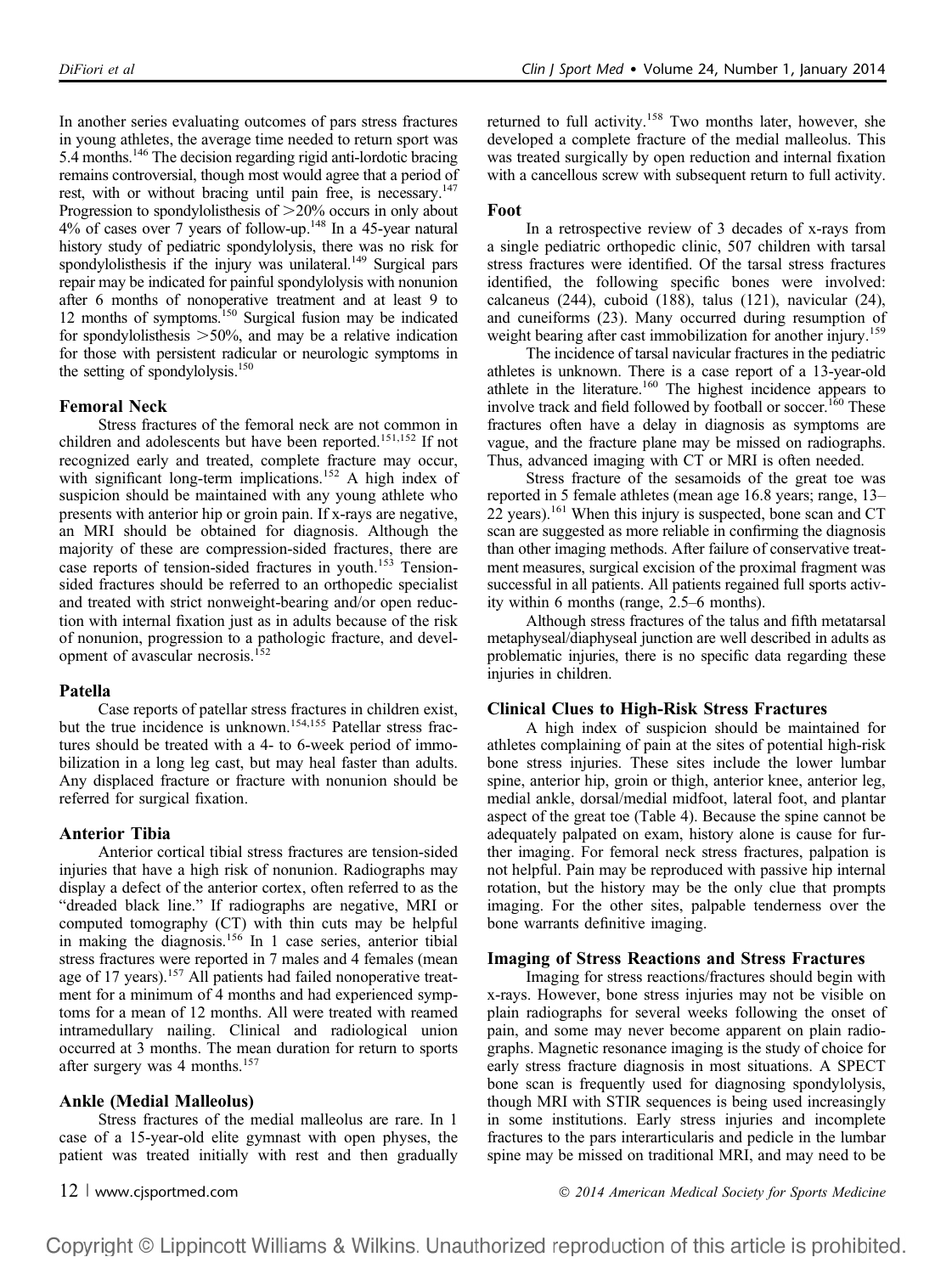sequenced to enhance the ability to diagnose an early spondylolysis.<sup>162</sup> The use of triple phase bone scans has fallen out of favor because of the radiation exposure and lack of specificity; however, they can be helpful in diagnosing rib stress injuries, or when the source of the pain cannot be localized on exam.

Treatment of high-risk stress reactions and stress fractures depends on the specific site of the injury (Table 4). For fractures that fail to heal and cause persistent symptoms, open reduction with internal fixation may be required. Surgical treatment may also be considered as initial treatment for stress fractures of the tension side of the femoral neck, anterior tibia, tarsal navicular, and at the diaphyseal/metaphyseal junction of the fifth metatarsal.

### Prevention of Stress Fractures

There are no studies specifically on prevention of stress fractures in the pediatric and adolescent population. However, since the risks factors are generally the same as in adults, it is reasonable to employ the same prevention strategies including setting limits on impact activities, optimizing Vitamin D and calcium intake, screening for the female athlete triad, and considering the use of shoe orthotics. Early recognition is the key to optimal treatment.

### Physeal Stress Injury

Physeal stress injuries related to participation in sports are known to occur, although injury incidence data are limited. Although most physeal stress injuries appear to resolve with rest, there is evidence that some may cause growth disturbance and joint deformity.<sup>13</sup>

Stress injury to the physis has been documented to occur at the proximal humerus, distal radius, distal femur, and the proximal tibia.17,72,163–<sup>166</sup> Although symptoms may be prolonged, stress injury to the proximal humeral physis does not appear to have long-term consequences.<sup>17</sup> Consequences of early closure of the distal femoral and proximal tibia physes can be significant as they account for 60% and 70% of the growth of those respective bones.<sup>167</sup> Stress injury to theses physes may result in leg length discrepancy or angular or rotational malalignment of the affected leg.<sup>165</sup>

Perhaps the most studied physeal stress injury involves the distal radius in young gymnasts.<sup>19</sup> A potential consequence of repetitive stress injury to the distal radial physis in gymnasts is premature physeal closure.<sup>168</sup> If this occurs prior to closure of the distal ulnar physis, positive ulnar

| TABLE 4. Location of Pain for High-Risk Stress Fractures |
|----------------------------------------------------------|
|----------------------------------------------------------|

| <b>Pain Site</b>         | <b>Corresponding Stress Fracture</b> |  |
|--------------------------|--------------------------------------|--|
| Lower lumbar spine       | Pars interarticularis                |  |
| Anterior hip/groin/thigh | Femoral neck                         |  |
| Anterior knee            | Patella                              |  |
| Anterior lower leg       | Anterior tibia                       |  |
| Medial ankle             | Medial maleolus                      |  |
| Dorsal/medial foot       | Tarsal navicular                     |  |
| Lateral foot             | Fifth metatarsal (Jones)             |  |
| Plantar great toe        | Sesamoids                            |  |

© 2014 American Medical Society for Sports Medicine www.cjsportmed.com | 13

variance may ensue, which can lead to impingement of the triangular fibrocartilage complex, degenerative joint disease, and chronic ulnar-sided wrist pain. In a systematic review of the literature, radiographic abnormalities consistent with distal radius physeal stress reaction were described in 10% to 85% of gymnasts. Two studies indicated "abnormal" positive ulnar radial length discrepancy in 8% to 20%. Four studies showed significant correlations between training intensity and ulnar radial length discrepancy, suggesting a dose-response relation. Radiographic evidence of distal radial physeal arrest involving skeletally immature female gymnasts was reported in 4 studies. The results support the plausibility that stressrelated distal radius physeal arrest may occur and lead to the subsequent development of positive ulnar variance, but are not conclusive.<sup>13,19</sup>

Physeal injury of the knee has been described in both the distal femur and proximal tibia of young athletes with knee pain.<sup>163</sup>–<sup>166</sup> This abnormality may be visible on x-ray or T2-weighted MRI. In a retrospective review of the largest case series of 6 athletes, 5 were treated with 3 to 5 weeks rest and immobilization and had resolution of their pain and physeal widening at 1 to 3 months. One athlete continued intense training despite medical advice and developed bilateral genu varum deformities over the following 2 years.<sup>165</sup> Further, boys who play load-bearing sports (track and field, basketball, volleyball, field hockey, tennis, badminton, and squash) show a significantly increased amount of genu varum from 13 to 15 years or older compared with sedentary boys.<sup>169</sup> Growth plate widening has also been described in the distal tibia and fibula in young athletes. $170$ 

### Osteochondritis Dissecans

This injury to the subchondral bone and articular cartilage of joints may develop in young athletes from overuse or acute trauma. Recent data suggests that osteochondritis dissecans (OCD) lesions occur due to injury affecting endochondral ossification from the secondary physis.<sup>171</sup> The most common OCD sites are the femoral condyles, capitellum, and the talar dome. Osteochondritis dissecans typically occurs in the adolescent age group. Joint pain, swelling, limited motion, and mechanical symptoms are common. Radiographs may confirm the diagnosis. Magnetic resonance imaging may be needed for diagnosis if x-rays are not confirmatory. Magnetic resonance imaging is recommended for staging of OCD lesions with unstable lesions defined as articular fluid tracking behind the lesion.172 Stable lesions are initially treated nonoperatively and are more likely to heal if the physes are still open. Surgery is indicated for unstable lesions and for stable lesions that do not respond to nonoperative management.<sup>173</sup>

## Recalcitrant or Complicated Apophyseal Injuries

Most cases of apophysitis resolve when the physis closes. However, a small number of these apophyses never fuse and may result in an ossicle that causes persistent pain. This can occur at the tibial tubercle, medial epicondyle, ischial tuberosity, olecranon apophysis, and the base of the fifth metatarsal. The incidence of apophyseal nonunion is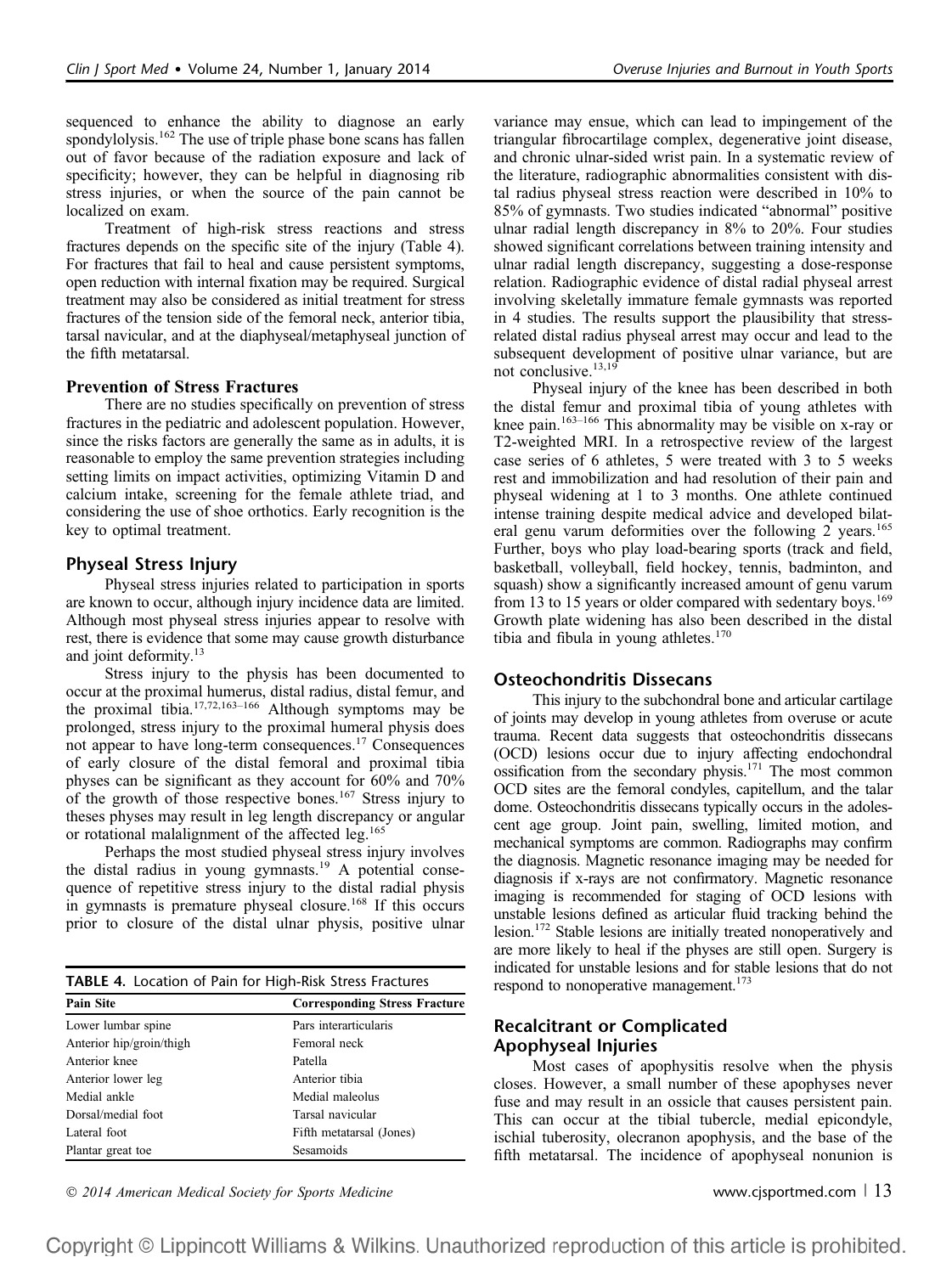unknown. In addition to nonunion, persistent pain may occur as a result of hypertrophy that results in a bony prominence that may be painful with trauma or overuse. This has been observed at the tibial tubercle, anterior inferior iliac spine, and ischial tuberosity. If the pain continues after skeletal maturity, ossicle resection, and/or tubercleplasty have been shown to be beneficial.174,175

### Effort Thrombosis

Effort thrombosis of the upper extremity typically occurs in athletes as a consequence of thoracic outlet syndrome (TOS). This venous form of TOS affecting the subclavian vein is sometimes referred to as Paget-Schroetter syndrome. Common presenting symptoms are unilateral arm swelling and discoloration. Case reports of effort thrombosis in adolescent athletes have been published.<sup>176,177</sup> In 1 series of 32 cases of effort thrombosis in athletes (age range 16–26 years), 31% occurred in adolescents.178 The most extensive report of venous TOS in adolescents was recently published.179 This study described 17 adolescents with subclavian vein thrombosis (age range 10–18 years). Ten of these 17 cases were associated with athletic activities or overuse in other activities. All patients in this study underwent first rib resection and postoperative venography, with 13 requiring a period of anticoagulation post procedure. In both of these recent studies, patients with effort thrombosis treated with first rib resection regained full use of the affected extremity.<sup>178,179</sup> The median time for return to full activity was 3.5 months.<sup>178</sup> Because the contralateral extremity may be affected, diagnostic testing should be considered, even if that extremity is asymptomatic. In addition, all patients with effort thrombosis should undergo evaluation for an underlying coagulopathy. $179$ 

#### BURNOUT

Burnout may be thought of as part of a spectrum of conditions that includes overreaching and overtraining. Overreaching may be functional or nonfunctional. Nonfunctional overreaching is defined as intense training that leads to a longer period of decreased performance than functional overreaching, but both result in full recovery after a rest period. Nonfunctional overreaching is further accompanied by increased psychological and/or neuroendocrinological symptoms.<sup>180</sup> Overtraining syndrome is defined as extreme nonfunctional overreaching, with a longer performance decrement  $(>= 2 \text{ months})$ , more severe symptomatology, and maladaptive physiology, and an additional stressor not explained by other disease.<sup>180</sup> It has also been defined as a "series of psychological, physiologic, and hormonal changes that result in decreased sports performance."<sup>181,182</sup>

Burnout has been defined by R.E. Smith as a "response to chronic stress" in which a young athlete ceases to participate in a previously enjoyable activity.<sup>183</sup> The young athlete withdraws from the sport because they perceive it is not possible to meet the physical and psychological demands of the sport.<sup>184</sup> Four stages of burnout were described by Smith in 1986: (1) the young athlete is placed in a situation that involves varying demands; (2) the demands are perceived as excessive; (3) the young athlete experiences varying physiological responses; and (4) varying burnout consequences develop (ie, withdrawal).<sup>183</sup> In addition, Coakley states that the development of unidimensional self-conceptualization and lack of control leads to stress and ultimately burnout.<sup>184</sup> The more fun and satisfaction the child perceives, the less anxiety they experience.<sup>184</sup> Low self-esteem, low personal performance expectation, worrying more about failure and adult expectations, and increased parental pressure to participate are associated with increased anxiety.<sup>184</sup> Excessive athletic stress can lead to loss of sleep and appetite, decreased fun and satisfaction, physical injury, lower performance, and subsequent withdrawal from the sport.184 Although stress in appropriate levels may be beneficial by learning stress coping skills to use later in life, this has not been studied.<sup>184</sup>

Attrition occurs when athletes drop out of their sport either permanently or temporarily. However, it is important to recognize that not all young athletes who drop out are burned out. In fact, most young athletes discontinue a sport due to time conflicts and interest in other activities, not because of excessive stress or burnout.<sup>184</sup> Studies have shown that "youth sport attrition is a complex phenomenon influenced by a variety of personal and situational variables."<sup>122</sup> The most common variable is time conflicts with other activities. Others include interest in other activities, lack of playing time, lack of success, little skill improvement, lack of fun, boredom, and injury.<sup>123</sup> It has also been shown that young athletes who discontinue participation may reenter the same sport or participate in a different sport in the future.<sup>122</sup>

It is difficult to determine the extent of overtraining/ burnout in children and adolescents, in part due to the lack of standard terminology used in different studies. Overreaching was found to occur in 30% to 35% of adolescent athletes.<sup>185–187</sup> One-third of young English athletes in 19 different sports experienced overreaching at least once.<sup>185</sup> Thirty-five percent of adolescent swimmers from 4 countries reported having felt "stale" in a questionnaire.<sup>186</sup>

There are multiple risk factors for young athletes developing overtraining/burnout. Table 5 lists the environmental factors and personal characteristics. Among elite young athletes there is a higher incidence in females, athletes in individual sports, and those competing at the highest level of their sport.<sup>185,187</sup> It is not clear if age is a risk factor.

Single sport intensive training is another potential risk factor. Several studies have suggested that athletes who had early specialized training withdrew from their sport either due to injury or burnout from the sport.<sup>189–191</sup> Swimmers who specialized early spent less time on the national team and retired from swimming earlier than athletes who specialized later.<sup>189</sup> Early specialization also seems to be correlated with reports of decreased general health and psychological well-being.<sup>134,190</sup>

The diagnosis of overtraining syndrome/burnout can only be made by taking a thorough history and requires the recognition of nonspecific and varied symptomatology in athletes (Table 6). Table 7 outlines important historical features. Laboratory studies and other tests should only be performed if indicated by the history.

Treatment of overtraining syndrome/burnout depends on the etiology for the specific young athlete. Any diagnosed organic disease should be treated appropriately. Rest or

14 <sup>|</sup> www.cjsportmed.com -

2014 American Medical Society for Sports Medicine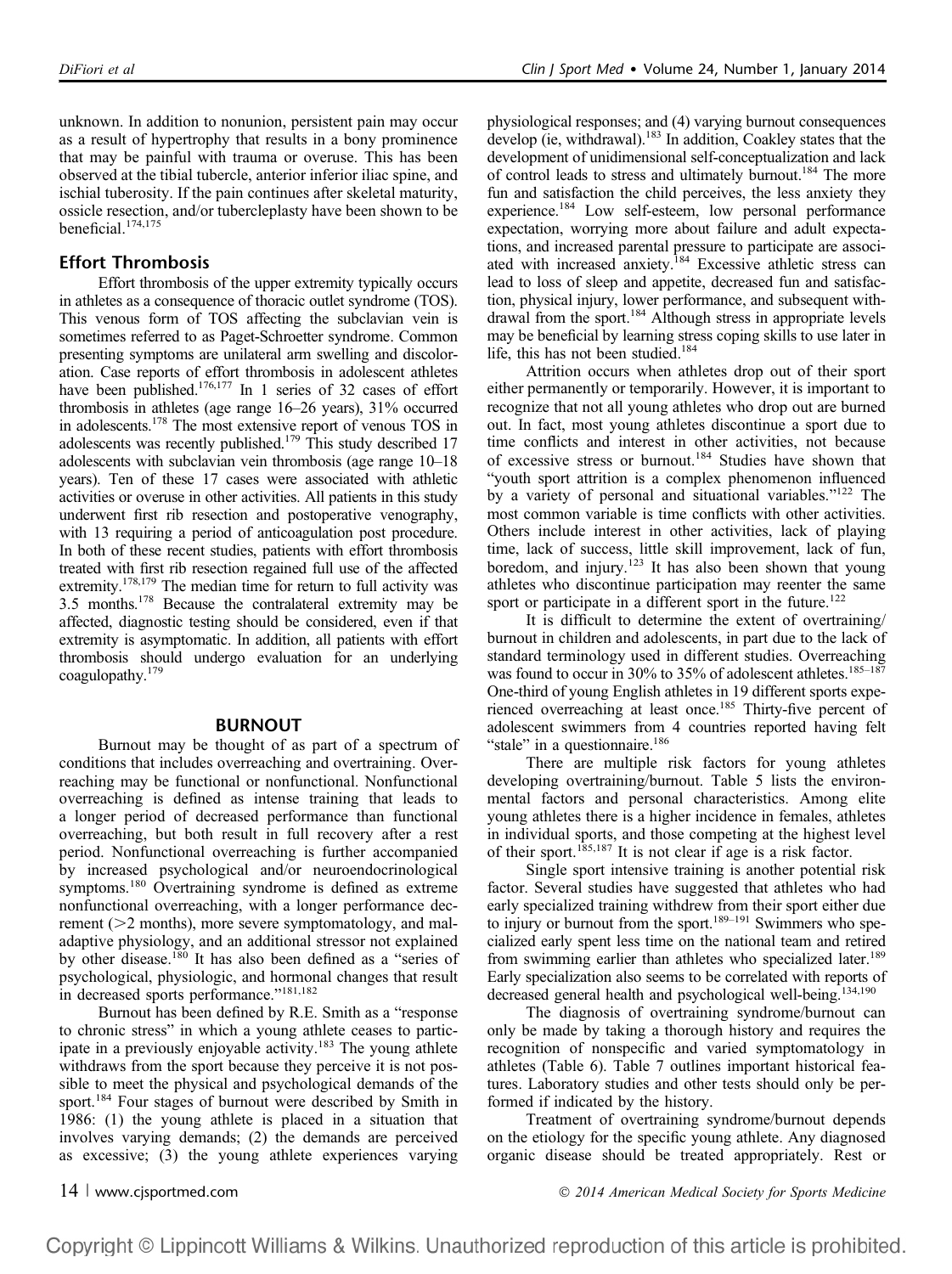relative rest is an important component of the treatment plan. Prevention of attrition is possible by changing adultcontrolled factors. Efforts should also be made to develop realistic but positive perceptions of competence in young athletes.<sup>122</sup> One difference in children compared with adults is that there appears to be more of a psychological component to burnout and attrition with adult-supervised activities. Consultation with a mental health expert (ie, sport psychologist) should be considered due to this aspect in young athletes. Treatment of depression, anxiety, and sleep disturbances should initially be addressed with nonpharmacological methods. Pharmacologic agents may be implemented with appropriate consultant guidance.

## CONSIDERATIONS FOR OVERUSE INJURY PREVENTION

Studies demonstrating successful overuse injury prevention methods are limited. Given the prior discussion, this section (and the summary that follows) will summarize recommendations based upon the available data using the Strength of Recommendation Taxonomy (SORT) grading system $193$  (Table 8).

## Training Workload

As discussed above, overuse injury in youth has been shown to be related to higher workloads, including training volume and intensity.

- Limiting weekly and yearly participation time, limits on sport-specific repetitive movements (eg, pitch count limits), and scheduled rest periods are recommended. (B)
- Such modifications need to be individualized based upon the sport and the athlete's age, growth rate, readiness, and injury history. (C)
- Careful monitoring of training workload during the adolescent growth spurt is recommended, as injury risk seems to be greater during this phase. (B) The apparent increased risk may be related to a number of factors

|                                 |  | TABLE 5. Factors Related to Burnout in Young |  |
|---------------------------------|--|----------------------------------------------|--|
| Athletes <sup>184,187,188</sup> |  |                                              |  |

| <b>Environmental Factors</b>                                                           |
|----------------------------------------------------------------------------------------|
| Extremely high training volumes                                                        |
| Extremely high time demands                                                            |
| Demanding performance expectations (imposed by self or significant other)              |
| Frequent intense competition                                                           |
| Inconsistent coaching practices                                                        |
| Little personal control in sport decision making                                       |
| Negative performance evaluations (critical instead of supportive)                      |
| Personal Characteristics                                                               |
| Perfectionism                                                                          |
| Need to please others                                                                  |
| Nonassertiveness                                                                       |
| Unidimensional self-conceptualization (focusing only on one's athletic<br>involvement) |
| Low self-esteem                                                                        |
| High perception of stress (high anxiety)                                               |
|                                                                                        |

| Burnout <sup>180,187,188</sup>    |                               |                                 |
|-----------------------------------|-------------------------------|---------------------------------|
| Fatigue                           | Insomnia                      | Loss of appetite                |
| Depression                        | Irritability                  | Weight loss                     |
| Bradycardia or<br>tachycardia     | Agitation                     | Lack of mental<br>concentration |
| Loss of motivation or<br>interest | Decreased self-<br>confidence | Heavy, sore, stiff<br>muscles   |
| Hypertension                      | Anxiety                       | Restlessness                    |
| Sleep disturbances                | Nausea                        | Frequent illness                |

TABLE 6. Symptoms of Overtraining Syndrome/

including diminished size-adjusted bone mineral density, asynchronous growth patterns, relative weakness of growth cartilage, and physeal vascular susceptibility.

## Strength and Conditioning

Strength gains, injury prevention, injury rehabilitation, enhanced long-term health, and improved sport performance are all potential benefits of youth strength training.<sup>194-198</sup>

- Preseason conditioning programs can reduce injury rates in young athletes.  $(B)^{199-202}$
- In addition, prepractice neuromuscular training can reduce lower extremity injuries.  $(B)^{203-205}$

Regular participation in a resistance training program can improve bone health and body composition and potentially reduce sport-related injuries.<sup>197,206–208</sup> It is now well established that with proper supervision and planning, such training programs can be performed safely in the pediatric population.<sup>196,198</sup>

### Equipment

During periods of rapid growth and development, equipment size and fit can change dramatically and necessitate frequent evaluation.

• Although data are lacking that link such issues to overuse injury, given the altered biomechanics that may

| TABLE 7. Diagnosis of Overtraining Syndrome/Burnout <sup>180,192</sup>                                                                                                                                                                                                                                                                |
|---------------------------------------------------------------------------------------------------------------------------------------------------------------------------------------------------------------------------------------------------------------------------------------------------------------------------------------|
| History                                                                                                                                                                                                                                                                                                                               |
| Decreased performance persisting despite weeks to months of recovery                                                                                                                                                                                                                                                                  |
| Disturbances in mood                                                                                                                                                                                                                                                                                                                  |
| Lack of signs/symptoms or diagnosis of other possible causes of<br>underperformance                                                                                                                                                                                                                                                   |
| Lack of enjoyment participating in sport                                                                                                                                                                                                                                                                                              |
| Inadequate nutritional and hydration intake                                                                                                                                                                                                                                                                                           |
| Presence of potential triggers: (a) increased training load with adequate<br>recovery, (b) monotony of training, (c) excessive number of competitions,<br>(d) sleep disturbance, (e) stressors in family life (parental pressure), (f)<br>stressors in sporting life (coaching pressure and travel demands), (g)<br>previous illness. |
| Testing (if indicated by history)                                                                                                                                                                                                                                                                                                     |
| Consider laboratory studies: complete blood count, comprehensive<br>metabolic panel, erythrocyte sedimentation rate, C-reactive protein, iron<br>studies, creatine kinase, thyroid studies, cytomegalovirus and Ebstein-<br>Barr virus titers                                                                                         |
| Profile of Mood States (POMS): A psychometric tool for a global measure<br>of mood, tension, depression, anger, vigor, fatigue, and confusion. <sup>169</sup>                                                                                                                                                                         |

© 2014 American Medical Society for Sports Medicine www.cjsportmed.com | 15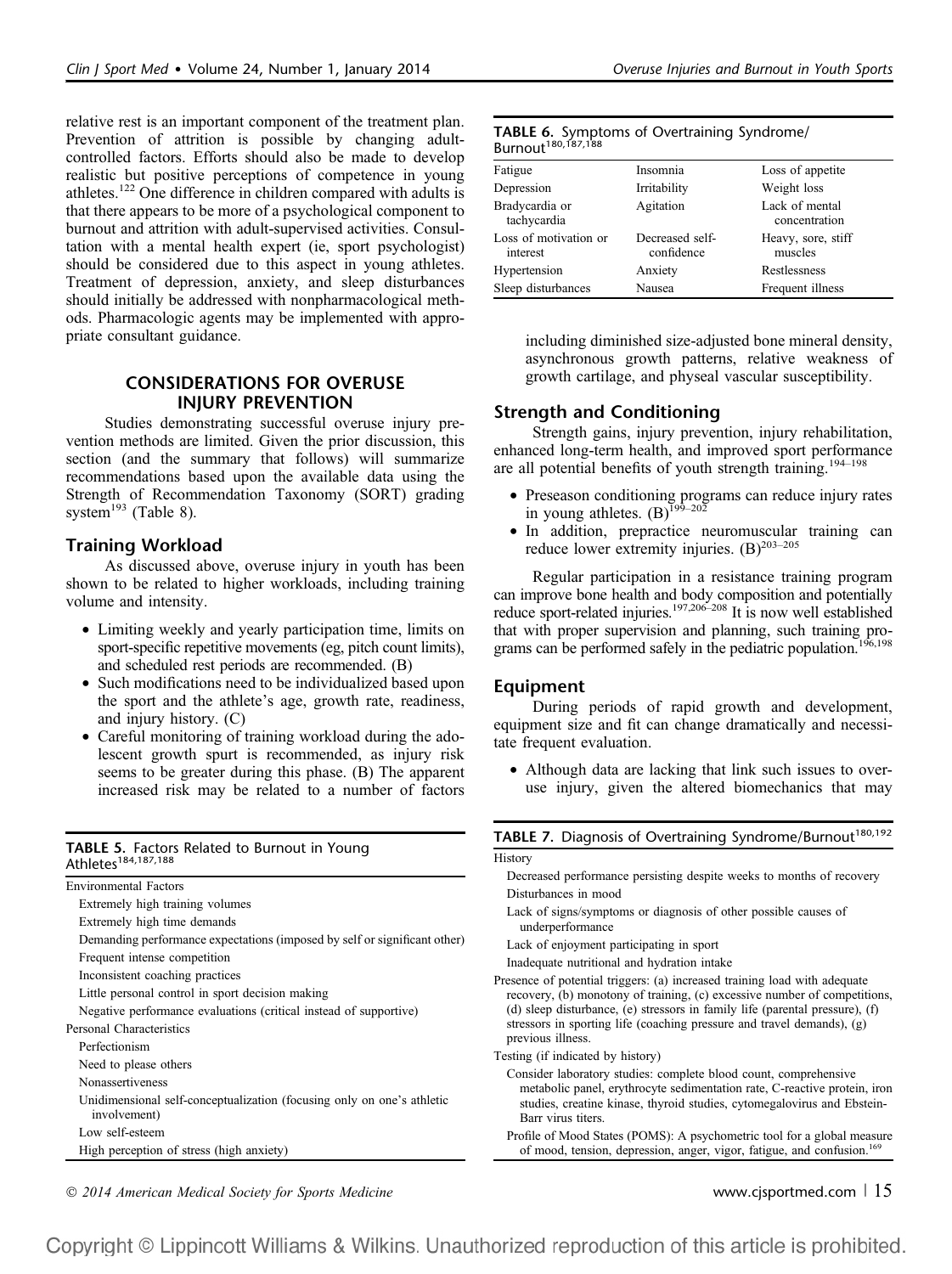| Strength of<br>Recommendation | <b>Basis for Recommendation</b>                                                                                                                          |
|-------------------------------|----------------------------------------------------------------------------------------------------------------------------------------------------------|
| А                             | Consistent, good-quality, patient-oriented evidence                                                                                                      |
|                               | Inconsistent or limited-quality patient-oriented<br>evidence                                                                                             |
|                               | Consensus, disease-oriented evidence, usual<br>practice, expert opinion, or case series for studies<br>of diagnosis, treatment, prevention, or screening |

TABLE 8. Strength-of-Recommendation Taxonomy (SORT)<sup>193</sup>

occur with ill-fitting equipment, proper sizing and resizing of equipment is recommended. (C)

#### **Burnout**

Measures to prevent burnout from sports should include avoidance of both overscheduling and excessive time commitment to sport.

• To reduce the likelihood of burnout in youth sports, an emphasis should be placed on skill development over competition and winning. (C)

#### SUMMARY AND RECOMMENDATIONS

Overuse injuries are common in children and adolescents participating in sports, particularly for those participating on a nearly continuous yearly schedule. In young athletes these injuries are the result of a complex interaction of multiple factors, including growth-related factors that are unique to this population. Although often thought to be selflimited injuries, recovery time can be lengthy, often more so than acute injuries. In addition, some overuse injuries have the potential to negatively affect future participation, and may result in long-term health consequences. Further, in the setting of competitive youth sports, the specter of burnout is also a concern. It is thus essential that health care providers provide comprehensive evaluation and treatment of young athletes with overuse injuries and/or those who exhibit features of burnout.

In addition to the recommendations regarding prevention, the following summary statements are made:

- 1. Overuse injuries are underreported in the current literature because most injury definitions have focused on time loss from sport. (B)
- 2. Preparticipation exams may identify prior injury patterns and provide an opportunity to assess sport readiness. (C)
- 3. A history of prior injury is an established risk factor for overuse injuries and should be noted as part of each injury assessment. (A)
- 4. Adolescent female athletes should be assessed for menstrual dysfunction as a potential predisposing factor to overuse injury. (B)
- 5. Parents and coaches should be educated regarding the concept of sport readiness. (C) Variations in cognitive development, as well as motor skills, should be considered when setting goals and expectations.
- 6. Early sport specialization may not lead to long-term success in sports and may increase risk for overuse injury and burnout. With the exception of early entry sports such as gymnastics, figure skating, and swimming/diving, sport diversification should be encouraged at younger ages. (C)
- 7. When an overuse injury is diagnosed, it is essential to address the underlying cause(s). (C) The athlete, parents, and coaches should be involved in reviewing all risk factors and developing a strategy to attempt to avoid recurrent injury.
- 8. All overuse injuries are not inherently benign. (A) Clinicians should be familiar with specific high-risk injuries, including stress fractures of the femoral neck, tarsal navicular, anterior tibial cortex and physis, and effort thrombosis.

#### ACKNOWLEDGEMENTS

The authors wish to thank the following individuals for their valuable review of this document: Michael F. Bergeron, PhD, University of South Dakota; David T. Bernhardt, MD, University of Wisconsin; and Cynthia R. LaBella, MD, Northwestern University. Special thanks to Rikke S. Ogawa of the UCLA Biomedical Library for her assistance with the literature search methodology.

#### REFERENCES

- 1. National Federation of State High School Association. 2011-12 high school athletics participation survey. http://www.nfhs.org/. Accessed May 10, 2013.
- 2. Sporting Goods Manufacturers Association Research/Sports Marketing Surveys USA. U.S. Trends in Team Sports Report, 2011. Jupiter, FL: Updated May 2011. http://www.sfia.org/reports/280\_2011-U.S-Trendsin-Team-Sports-Report. Accessed December 5, 2013.
- 3. Little League Online. Little League Around the World, Leagues and Participants Since 1939. http://www.littleleague.org/learn/about/ historyandmission/aroundtheworld.htm. Accessed May 20, 2013.
- 4. American Youth Soccer Organization. http://www.ayso.org/AboutAYSO/ history.aspx. Accessed January 9, 2013.
- 5. National Council of Youth Sports. Report on trends and participation in organized youth sports 2008. http://www.ncys.org/pdfs/2008/2008-ncysmarket-research-report.pdf. Accessed May 10, 2013.
- 6. Hyman M. The Most Expensive Game in Town. The Rising Cost of Youth Sports and the Toll on Today's Families. Boston, MA: Beacon Press; 2012.
- 7. Luke A, Lazaro RM, Bergeron MF, et al. Sports-related injuries in youth athletes: is overscheduling a risk factor? Clin J Sport Med. 2011;21:307–314.
- 8. Outerbridge AR, Micheli LJ. Overuse injuries in the young athlete. Clin Sports Med. 1995;14:503–516.
- 9. Yang J, Tibbetts AS, Covassin T, et al. Epidemiology of overuse and acute injuries among competitive collegiate athletes. J Athl Train. 2012; 47:198–204.
- 10. Rae K, Orchard J. The Orchard Sports Injury Classification System (OSICS) version 10. Clin J Sport Med. 2007;17:201–204.
- 11. Le Gall F, Carling C, Reilly T, et al. Incidence of injuries in elite French youth soccer players: a 10-season study. Am J Sports Med. 2006;34: 928–938.
- 12. Orava S, Puranen J. Exertion injuries in adolescent athletes. Br J Sports Med. 1978;12:4–10.
- 13. Caine D, DiFiori J, Maffulli N. Physeal injuries in children's and youth sports: reasons for concern? Br J Sports Med. 2006;40:749-760.
- 14. DiFiori JP. Overuse injury of the physis: a "growing" problem. Clin J Sport Med. 2010;20:336–337.
- 15. DiFiori JP. Evaluation of overuse injuries in children and adolescents. Curr Sports Med Rep. 2010;9:372–378.
- 16. Witvrouw E, Lysens R, Bellemans J, et al. Intrinsic risk factors for the development of anterior knee pain in an athletic population. A two-year prospective study. Am J Sports Med. 2000;28:480–489.

 $16$  | www.cjsportmed.com

2014 American Medical Society for Sports Medicine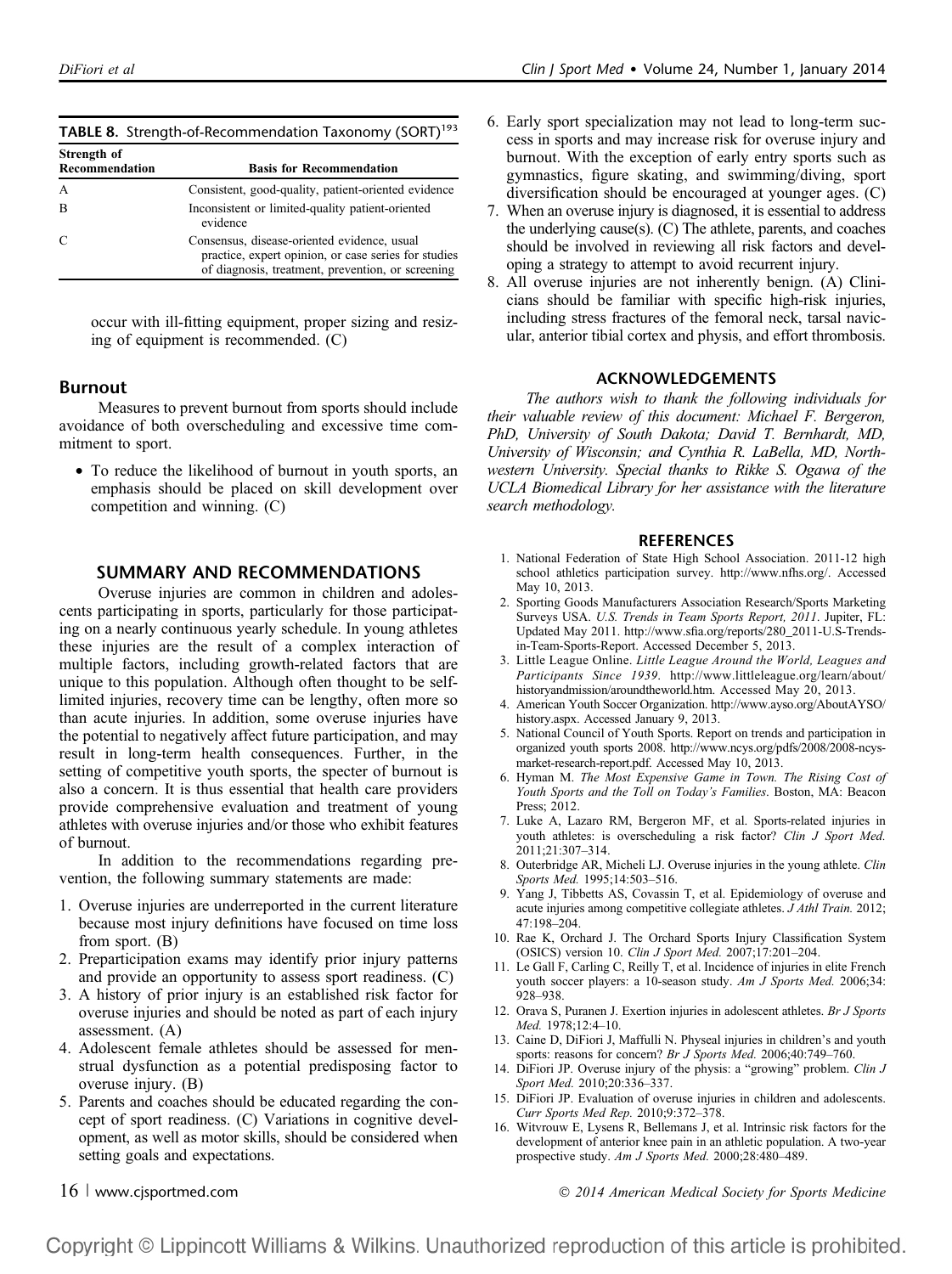- 17. Carson WG Jr, Gasser SI. Little Leaguer's shoulder. A report of 23 cases. Am J Sports Med. 1998;26:575–580.
- 18. Osbahr DC, Kim HJ, Dugas JR. Little League shoulder. Curr Opin Pediatr. 2010;22:35–40.
- 19. DiFiori JP, Caine DJ, Malina RM. Wrist pain, distal radial physeal injury, and ulnar variance in the young gymnast. Am J Sports Med. 2006;34:840–849.
- 20. McBain K, Shrier I, Shultz R, et al. Prevention of sports injury I: a systematic review of applied biomechanics and physiology outcomes research. Br J Sports Med. 2012;46:169–173.
- 21. Caine D, Maffulli N, Caine C. Epidemiology of injury in child and adolescent sports: injury rates, risk factors, and prevention. Clin Sports Med. 2008;27:19-50, vii.
- 22. Mickalide AD, Hansen LM. Coaching our kids to fewer injuries: a report on youth sports safety. In: Worldwide SK, ed. Washington, DC: Safe Kids Worldwide; 2012. www.safekids.org/assets/docs/safety-basics/sports/ 2012-sports.pdf. Accessed January 9, 2013.
- 23. Comstock D, Collins CL, McIlvain NM. Summary report, National High School Sports-Related Injury Surveillance Study 2010-2011 school year. www.nationwidechildrens.org/Document/Get/103354. Accessed May 10, 2013.
- 24. Watkins J, Peabody P. Sports injuries in children and adolescents treated at a sports injury clinic. J Sports Med Phys Fitness. 1996;36:43-48.
- 25. Clarsen B, Myklebust G, Bahr R. Development and validation of a new method for the registration of overuse injuries in sports injury epidemiology: the Oslo Sports Trauma Research Centre (OSTRC) overuse injury questionnaire. Br J Sports Med. 2013;47:495–502.
- 26. Valovich McLeod TC, Decoster LC, Loud KJ, et al. National Athletic Trainers' Association position statement: prevention of pediatric overuse injuries. J Athl Train. 2011;46:206–220.
- 27. Brenner JS. Overuse injuries, overtraining, and burnout in child and adolescent athletes. Pediatrics. 2007;119:1242–1245.
- 28. Bergeron MF. Youth sports in the heat: recovery and scheduling considerations for tournament play. Sports Med. 2009;39:513–522.
- 29. Aagaard H, Jorgensen U. Injuries in elite volleyball. Scand J Med Sci Sports. 1996;6:228–232.
- 30. Baxter-Jones A, Maffulli N, Helms P. Low injury rates in elite athletes. Arch Dis Child. 1993;68:130–132.
- 31. Shankar PR, Fields SK, Collins CL, et al. Epidemiology of high school and collegiate football injuries in the United States, 2005-2006. Am J Sports Med. 2007;35:1295–1303.
- 32. Bergstrom KA, Brandseth K, Fretheim S, et al. Back injuries and pain in adolescents attending a ski high school. Knee Surg Sports Traumatol Arthrosc. 2004;12:80–85.
- 33. Tenforde AS, Sayres LC, McCurdy ML, et al. Overuse injuries in high school runners: lifetime prevalence and prevention strategies. PM R. 2011;3:125–131.
- 34. Moller M, Attermann J, Myklebust G, et al. Injury risk in Danish youth and senior elite handball using a new SMS text messages approach. Br J Sports Med. 2012; 46:531–537.
- 35. Lysens RJ, Ostyn MS, Vanden Auweele Y, et al. The accident-prone and overuse-prone profiles of the young athlete. Am J Sports Med. 1989;17:612–619.
- 36. Malina RM. Physical growth and biological maturation of young athletes. Exerc Sport Sci Rev. 1994;22:389–433.
- 37. Carter CW, Micheli LJ. Training the child athlete: physical fitness, health and injury. Br J Sports Med. 2011;45:880-885.
- 38. Bahr R, Holme I. Risk factors for sports injuries-a methodological approach. Br J Sports Med. 2003;37:384–392.
- 39. Meeuwisse WH. Assessing causation in sport injury: a multifactorial model. Clin J Sport Med. 1994;4:166–170.
- 40. Sciascia A, Kibler WB. The pediatric overhead athlete: what is the real problem? Clin J Sport Med. 2006:16;471–477.
- 41. Pringle RG, McNair P, Stanley S. Incidence of sporting injury in New Zealand youths aged 6-15 years. Br J Sports Med. 1998;32:49-52.
- 42. Rauh MJ, Margherita AJ, Rice SG, et al. High school cross country running injuries: a longitudinal study. Clin J Sport Med. 2000;10:110-116.
- 43. Caine D, Knutzen K, Howe W, et al. A three-year epidemiological study of injuries affecting young female gymnasts. Phys Therap Sport. 2003;4:10–23.
- 44. Schulz MR, Marshall SW, Mueller FO, et al. A prospective cohort study of injury incidence and risk factors in North Carolina high school competitive cheerleaders. Am J Sports Med. 2004;32:396–405.
- 45. Turbeville SD, Cowan LD, Owen WL, et al. Risk factors for injury in high school football players. Am J Sports Med. 2003;31:974–980.
- 46. Emery CA, Meeuwisse WH, Hartmann SE. Evaluation of risk factors for injury in adolescent soccer. Implementation and validation of an injury surveillance system. Am J Sports Med. 2005;33:1882–1891.
- 47. Kucera KL, Marshall SW, Kirkendall DT, et al. Injury history as a risk factor for incident injury in youth soccer. Br J Sport Med. 2005;39:462–466.
- 48. Caine D, Daly RM, Jolly D, et al. Risk factors for injury in young competitive female gymnasts. Br J Sports Med. 2006;40:91–92.
- Ramirez M, Brown Schaffer B, Shen H, et al. Injuries to high school football athletes in California. Am J Sports Med. 2006;34:1147–1158.
- 50. Buist I, Bredeweg SW, Lemmink KA, et al. Predictors of running-related injuries in novice runners enrolled in a systematic training program: a prospective cohort study. Am J Sports Med. 2010;38:273–280.
- 51. Bouchard C, Malina RM, Perusse L. Genetics of Fitness and Physical Performance. Champaign, IL: Human Kinetics; 1997.
- 52. Hyun E. Making Sense of Developmentally and Culturally Appropriate Practice (DCAP) in Early Childhood Education. New York, NY: Peter Lang, Chapter 2; 1998.
- 53. Malina RM, Bouchard C. Growth, Maturation, and Physical Activity. Champaign, IL: Human Kinetics; 1991.
- 54. Dalton SE. Overuse injuries in adolescent athletes. Sports Med. 1992; 13;58–70.
- 55. Caine D, Roy S, Singer KM, et al. Stress changes of the distal radial growth plate. A radiographic survey and review of the literature. Am J Sports Med. 1992;20:290–298.
- 56. Alexander CJ. Effects of growth rate on the strength of the growth plateshaft junction. Skel Radiol. 1976;1:67-76.
- 57. Bright RW, Burstein AH, Elmore SM. Epiphyseal-plate cartilage: a biomechanical and histological analysis of failure modes. J Bone Joint Surg. 1974;56A;688-703.
- 58. Flachsmann R, Broom ND, Hardy AE, et al. Why is the adolescent joint particularly susceptible to osteochondral shear fracture? Clin Orthop Relat Res. 2000;381:212–221.
- 59. Bailey DA, Wedge JH, McCulloch RG, et al. Epidemiology of fractures of the distal end of the radius in children associated with growth. J Bone Joint Surg Am. 1989;71A:1225–1231.
- 60. Blimkie CJ, Lefevre J, Beunen GP, et al. Fractures, physical activity, and growth velocity in adolescent Belgian boys. Med Sci Sports Exerc. 1993;25:801–808.
- 61. DiFiori JP, Puffer JC, Aish B, et al. Wrist pain in young gymnasts: frequency and effects upon training over 1 year. Clin J Sport Med. 2002;12:348–353.
- 62. Niemeyer P, Weinberg A, Schmitt H, et al. Stress fractures in the juvenile skeletal system. Int J Sports Med. 2006;27:242–249.
- 63. Duggleby T, Kumar S. Epidemiology of juvenile low back pain: a review. Disabil Rehabil. 1997:19;505–512.
- 64. Faulkner RA, Davidson KS, Bailey DA, et al. Size-corrected BMD decreases during peak linear growth: implications for fracture incidence during adolescence. J Bone Min Res. 2006;21:1864–1870.
- 65. Maffulli N. Intensive training in young athletes. The orthopaedic surgeon's viewpoint. Sports Med. 1990;9:229–243.
- 66. Jackowski SA, Faulkner RA, Farthing JP, et al. Peak lean tissue mass accrual precedes changes in bone strength indices at the proximal femur during the pubertal growth spurt. Bone. 2009;44:1186–1190.
- 67. Quatman CE, Ford KR, Myer GD, et al. The effects of gender and pubertal status on generalized joint laxity in young athletes. J Sci Med Sport. 2008;11:257–263.
- 68. Falciglia F, Guzzanti V, Di Ciommo V, et al. Physiological knee laxity during pubertal growth. Bull NYU Hosp Jt Dis. 2009;67:325-329.
- 69. Hawkins D, Metheny J. Overuse injuries in youth sports: biomechanical considerations. Med Sci Sports Exerc. 2001;33:1701–1710.
- 70. Jaramillo D, Laor T, Zaleske DJ. Indirect trauma to the growth plate. Results of MR imaging after epiphyseal and metaphyseal injury in rabbits. Radiology. 1993;187:171–178.
- 71. Shih C, Chang CY, Penn IW, et al. Chronically stressed wrists in adolescent gymnasts: MR imaging appearance. Radiology. 1995;195:855–859.

© 2014 American Medical Society for Sports Medicine www.cjsportmed.com | 17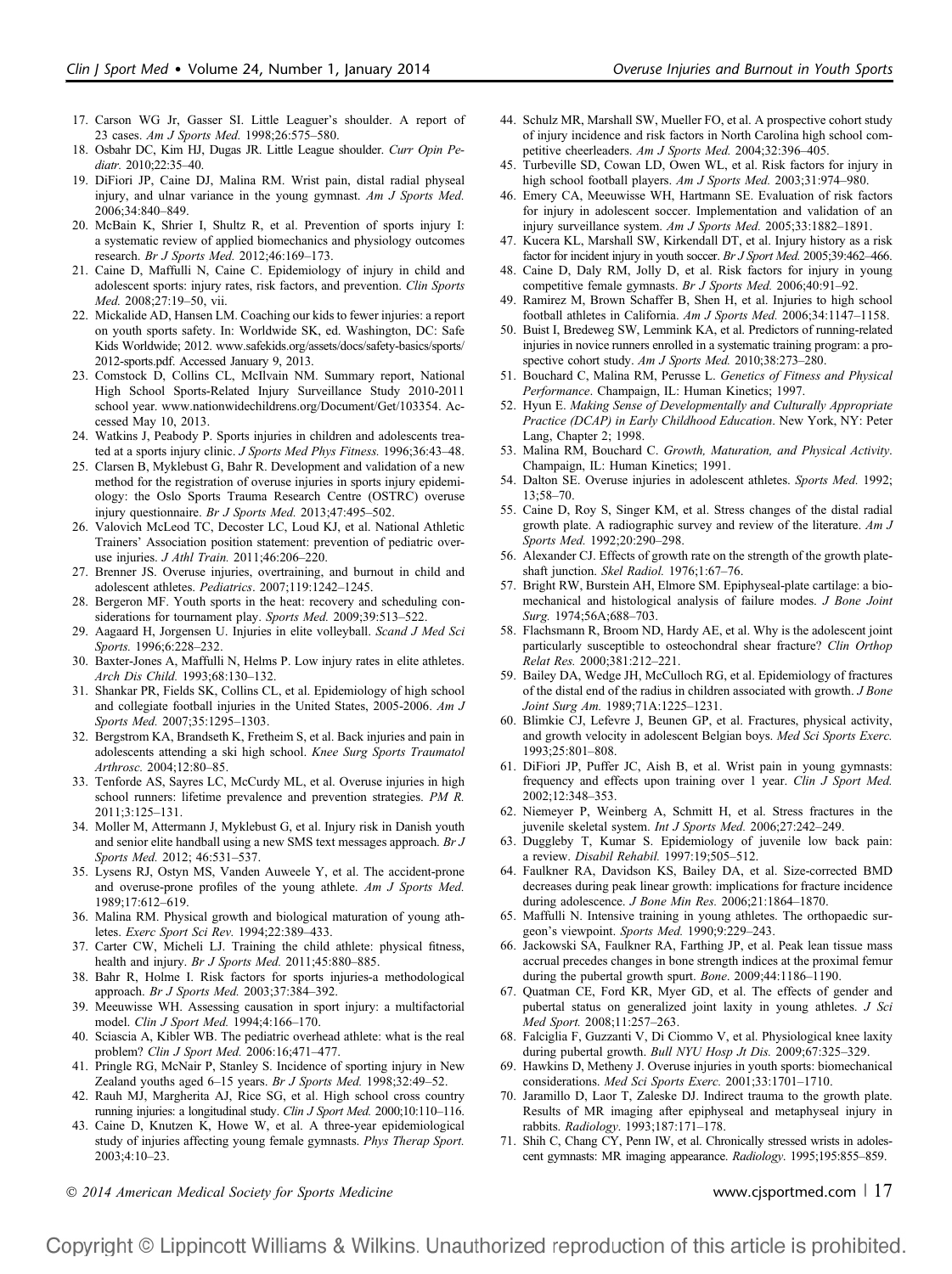- 72. DiFiori JP, Mandelbaum BR. Wrist pain in a young gymnast: unusual radiographic findings and MRI evidence of growth plate injury. Med Sci Sports Exerc. 1996;28:1453–1458.
- 73. Myer GD, Ford KR, Barber Foss KD, et al. The incidence and potential pathomechanics of patellofemoral pain in female athletes. Clin Biomech (Bristol, Avon). 2010;25;700–707.
- 74. Rauh MJ, Koepsell TD, Rivara FP, et al. Quadriceps angle and risk of injury among high school cross-country runners. J Orthop Sports Phys Ther. 2007:37;725–733.
- 75. Thomis M, Claessens AL, Lefevre J, et al. Adolescent growth spurts in female gymnasts. J Pediatr. 2005;146:239–244.
- 76. Pacey V, Nicholson LL, Adams RD, et al. Generalized joint hypermobility and risk of lower limb joint injury during sport: a systematic review with meta-analysis. Am J Sports Med. 2010;38:1487–1497.
- 77. Konopinski MD, Jones GJ, Johnson MI. The effect of hypermobility on the incidence of injuries in elite-level professional soccer players: a cohort study. Am J Sports Med. 2012;40:763-769.
- 78. Ilahi OA, Kohl HW III. Lower extremity morphology and alignment and risk of overuse injury. Clin J Sport Med. 1998;8:38–42.
- 79. Wen DY. Risk factors for overuse injuries in runners. Curr Sports Med Rep. 2007;6:307–313.
- 80. Noehren B, Davis I, Hamill J. ASB clinical biomechanics award winner 2006 prospective study of the biomechanical factors associated with iliotibial band syndrome. Clin Biomech (Bristol, Avon). 2007;22:951–956.
- 81. Ghani Zadeh Hesar N, Van Ginckel A, Cools A, et al. A prospective study on gait-related intrinsic risk factors for lower leg overuse injuries. Br J Sports Med. 2009;43:1057–1061.
- 82. MacLean CL, Davis IS, Hamill J. Short and long-term influences of a custom foot orthotic intervention on lower extremity dynamics. Clin J Sport Med. 2008:18;338–343.
- 83. Micheli LJ. Overuse injuries in children's sports: the growth factor. Orthop Clin North Am. 1983;14:337–360.
- 84. Feldman D, Shrier I, Rossignol M, et al. Adolescent growth is not associated with changes in flexibility. Clin J Sport Med. 1999;9:24-29.
- 85. Ortega FB, Artero EG, Ruiz JR, et al. Physical fitness levels among European adolescents: the HELENA study. Br J Sports Med. 2011;45: 20–29.
- 86. Catley MJ, Tomkinson GR. Normative health-related fitness values for children: analysis of 85347 test results on 9-17-year-old Australians since 1985. Br J Sports Med. 2013;47:98–108.
- 87. Hart L. Effect of stretching on sport injury risk: a review. Clin J Sport Med. 2005;15:113.
- 88. Jamtvedt G, Herbert RD, Flottorp S, et al. A pragmatic randomised trial of stretching before and after physical activity to prevent injury and soreness. Br J Sports Med. 2010;44:1002-1009.
- 89. Sabick MB, Kim YK, Torry MR, et al. Biomechanics of the shoulder in youth baseball pitchers: implications for the development of proximal humeral epiphysiolysis and humeral retrotorsion. Am J Sports Med. 2005;33:1716–1722.
- 90. Clement DB, Taunton JE, Smart GW. Achilles tendonitis and peritendonitis: etiology and treatment. Am J Sports Med. 1984;12:179-184.
- 91. Ellenbecker T, Roetert EP. Age specific isokinetic glenohumeral internal and external rotation strength in elite junior tennis players. J Sci Med Sport. 2003;6:63–70.
- 92. Borsa PA, Laudner KG, Sauers EL. Mobility and stability adaptations in the shoulder of the overhead athlete: a theoretical and evidence-based perspective. Sports Med. 2008:38;17–36.
- 93. Stull JD, Philippon MJ, LaPrade RF. "At-risk" positioning and hip biomechanics of the Peewee ice hockey sprint start. Am J Sports Med. 2011;39(suppl):29S–35S.
- 94. Anderson LB, Harro M, Sardinha LB, et al. Physical activity and clustered cardiovascular risk in children: a cross-sectional study (The European Youth Heart Study). Lancet. 2006;368:299-304.
- 95. Strong WB, Malina RM, Blimkie CJ, et al. Evidence based physical activity for school-age youth. J Pediatr. 2005;146:732–737.
- 96. Resaland GK, Mamen A, Boreham C, et al. Cardiovascular risk factor clustering and its association with fitness in nine-year-old rural Norwegian children. Scand J Med Sci Sports. 2010;20:e112-e120.
- 97. Emery CA, Cassidy JD, Klassen TP, et al. Effectiveness of a homebased balance-training program in reducing sports-related injuries among healthy adolescents: a cluster randomized controlled trial. CMAJ. 2005;172:749–754.
- 98. Emery CA, Rose MS, McAllister JR, et al. A prevention strategy to reduce the incidence of injury in high school basketball: a cluster randomized controlled trial. Clin J Sport Med. 2007;17:17-24.
- 99. Bennell KL, Malcolm SA, Thomas SA, et al. Risk factors for stress fractures in track and field athletes: a twelve month prospective study. Am J Sports Med. 1996;24:810–818.
- 100. Herman K, Barton C, Malliaras P, et al. The effectiveness of neuromuscular warm-up strategies, that require no additional equipment, for preventing lower limb injuries during sports participation: a systematic review. BMC Med. 2012;10:75.
- 101. Shaffer RA, Rauh MJ, Brodine SK, et al. Predictors of stress fracture susceptibility in young female recruits. Am J Sports Med. 2006;34;108-115.
- 102. Barrow GW, Saha S. Menstrual irregularity and stress fractures in collegiate female distance runners. Am J Sports Med. 1988;16:209-216.
- 103. Friedl KE, Nuovo JA, Patience TH, et al. Factors associated with stress fracture in young army women: indications for further research. Mil Med. 1992;157:334–338.
- 104. Myburgh KH, Hutchins J, Fataar AB, et al. Low bone density is an etiologic factor for stress fractures in athletes. Ann Intern Med. 1990; 113:754–759.
- 105. Rauh MJ, Macera CA, Trone DW, et al. Epidemiology of stress fracture and lower-extremity overuse injury in female recruits. Med Sci Sports Exerc. 2006;38:1571–1577.
- 106. Cobb KL, Bachrach LK, Greendale G, et al. Disordered eating, menstrual irregularity, and bone mineral density in female runners. Med Sci Sports Exerc. 2003;35:711–719.
- 107. Nattiv A, Loucks AB, Manore MM, et al. American College of Sports Medicine position stand. The female athlete triad. Med Sci Sports Exerc. 2007;39:1867–1882.
- 108. Cobb KL, Bachrach LK, Sowers M, et al. The effect of oral contraceptives on bone mass and stress fractures in female runners. Med Sci Sports Exerc. 2007;39:1464–1473.
- 109. Olsen SJ II, Fleisig GS, Dun S, et al. Risk factors for shoulder and elbow injuries in adolescent baseball pitchers. Am J Sports Med. 2006; 34;905–912.
- 110. Rose MS, Emery CA, Meeuwisse WH. Sociodemographic predictors of sports injury in adolescents. Med Sci Sports Exerc. 2008;40:444-450.
- 111. Fleisig GS, Andrews JR, Cutter GR, et al. Risk of serious injury for young baseball pitchers: a 10-year prospective study. Am J Sports Med. 2011;39:253–257.
- 112. Emery C. Risk factors for injury in child and adolescent sport. Clin J Sport Med. 2003;13:256–268.
- 113. Loud KJ, Gordon CM, Micheli LJ, et al. Correlates of stress fractures among preadolescent and adolescent girls. Pediatrics. 2005;115:e399–e406.
- 114. Ohta-Fukushima M, Mutoh Y, Takasugi S, et al. Characteristics of stress fractures in young athletes under 20 years. J Sports Med Phys Fitness. 2002;42:198–206.
- 115. Lyman S, Fleisig GS, Waterbor JW, et al. Longitudinal study of elbow and shoulder pain in youth baseball pitchers. Med Sci Sports Exerc. 2001;33:1803–1810.
- 116. Lyman S, Fleisig GS, Andrews JR, et al. Effect of pitch type, pitch count, and pitching mechanics on risk of elbow and shoulder pain in youth baseball pitchers. Am J Sports Med. 2002;30:463-468.
- 117. DiFiori JP, Puffer JC, Mandelbaum BR, et al. Factors associated with wrist pain in the young gymnast. Am J Sports Med. 1996;24:9-14.
- 118. Parks ED, Ray TR. Prevention of overuse injuries in young baseball pitchers. Sports Health. 2009;1:514–517.
- 119. Dun S, Loftice J, Fleisig GS, et al. A biomechanical comparison of youth baseball pitches: is the curveball potentially harmful? Am J Sports Med. 2008;36:686–692.
- 120. Dennis RJ, Finch CF, Farhart PJ. Is bowling workload a risk factor for injury to Australian junior cricket fast bowlers? Br J Sports Med. 2005; 39:843–846.
- 121. Cuff S, Loud K, O'Riordan MA. Overuse injuries in high school athletes. Clin Pediatr. 2010;49:731–736.
- 122. Gould D. Understanding attrition in children's sport. In: Gould D, Weiss MR, eds. Advances in Pediatric Sport Sciences. Champaign, IL: Human Kinetics Publishers Inc; 1987:61–86.
- 123. Malina RM. Readiness for competitive youth sport. Chapter 7. In: Weiss MR, Gould D, eds. Sport for Children and Youths. Champaign, IL: Human Kinetics Publishers, Inc; 1986:45–50.

#### 18 <sup>|</sup> www.cjsportmed.com -

2014 American Medical Society for Sports Medicine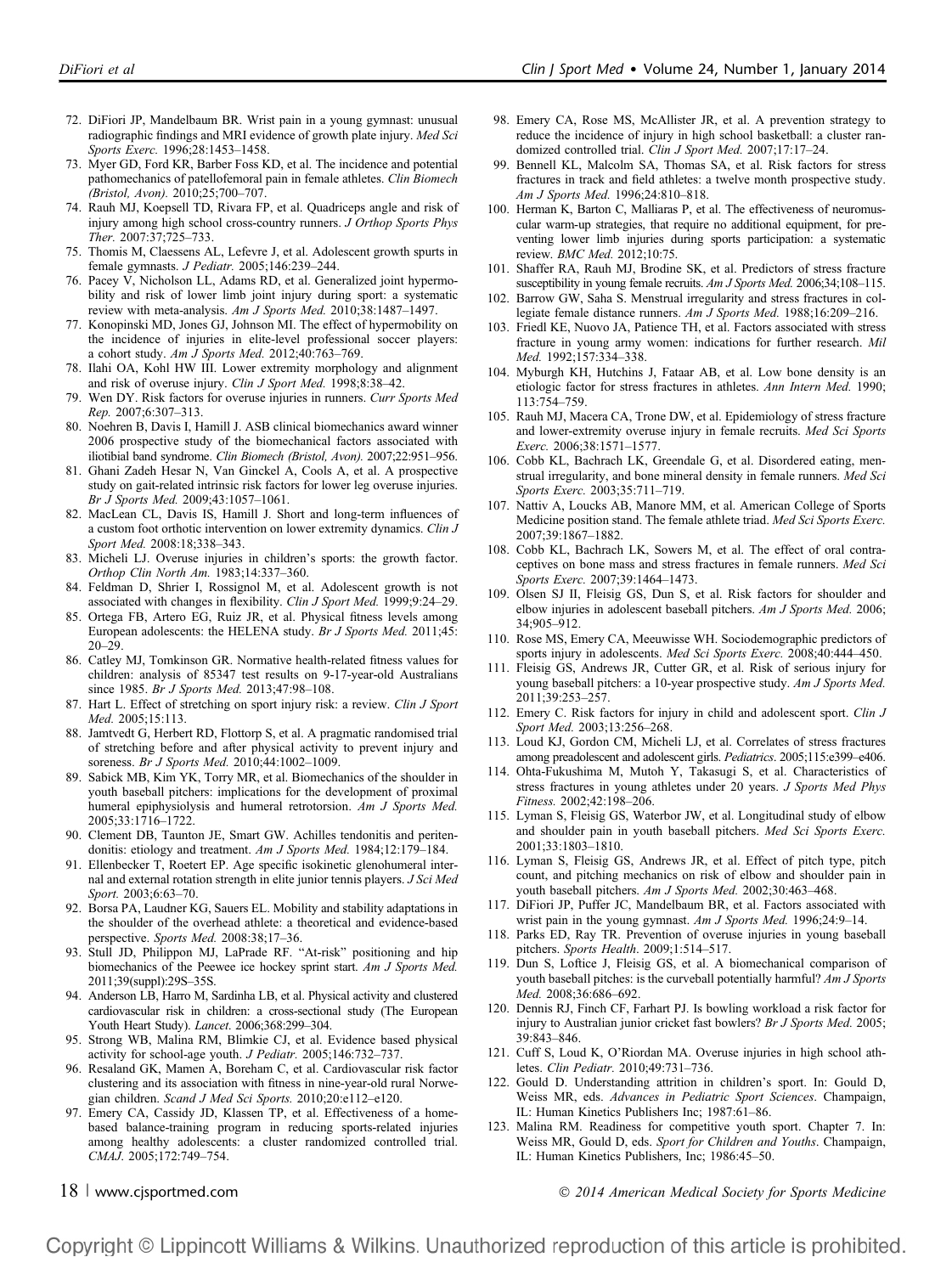- 124. Magill RA. Critical periods: relation to youth sports. In: Children in Sport Human. Champaign, IL: Kinetics Publishers, Inc; 1982:38-47.
- 125. Weiss MR. A theoretical overview of competence motivation. In: Weiss MR, Gould D, eds. Sport for Children and Youths. Champaign, IL: Human Kinetics Publishers, Inc; 1986:75–88.
- 126. Harris SS. Readiness to participate in sports. In: Care of the Young Athlete. 2nd ed. Anderson S, Harris SS, eds. American Academy of Pediatrics; 2010:9–15.
- 127. Seefeldt V. The concept of readiness applied to motor skill acquisition. In: Children in Sport. Champaign, IL: Human Kinetics Publishers, Inc; 1982:31–37.
- 128. Nelson MA. Developmental skills and children's sports. Phys Sportsmed. 1991;19:67–79.
- 129. Marshall WA, Tanner JM. Variations in the pattern of pubertal changes in boys. Arch Dis Child. 1970;45:13–23.
- 130. Aicinena S. Youth sport readiness: a predictive model for success. Phys Educator. 1992;49:58–67.
- 131. Balyi I, Hamilton A. Long-term athlete development: trainability in childhood and adolescence. Natl Coaching Inst Br Columbia, Can. 2004.
- 132. Jayanthi N, Pinkham C, Dugas L, et al. Sports specialization in young athletes: evidence-based recommendations. Sports Health. 2013;5:251–257.
- 133. Hume PA, Hopkins WG, Robinson DM, et al. Predictors of attainment in rhythmic sportive gymnastics. J Sports Med Phys Fitness. 1994;33: 367–377.
- 134. Law M, Côté J, Ericsson KA. Characteristics of expert development in rhythmic gymnastics: a retrospective study. Int J Exerc Sport Psychol. 2007;5:82–103.
- 135. Moesch K, Elbe AM, Hauge ML, et al. Late specialization: the key to success in centimeters, grams, or seconds (cgs) sports. Scand J Med Sci Sports. 2011;21:e282–e290.
- 136. Abernethy B, Baker J, Côté J. Transfer of pattern recall skills may contribute to the development of sport expertise. Appl Cognit Psychol. 2005;19:705–718.
- 137. Jayanthi N, O'Boyle J, Durazo-Arvizu R. Risk factors for medical withdrawals in United States Tennis Association Junior National tennis tournaments: a descriptive epidemiologic study. Sports Health. 2009; 1:231–235.
- 138. Jayanthi NA, Dechert A, Durazo R, et al. Training and specialization risks in junior elite tennis players. J Med Sci Tennis. 2011;16:14–20.
- 139. Jayanthi NA, Pinkham C, Durazo-Arivu R, et al. The risks of sports specialization and rapid growth in young athletes. Clin J Sports Med. 2011;21:157.
- 140. Fishman FG, Adams SB, Easley ME, et al. Vascularized pedicle bone grafting for nonunions of the tarsal navicular. Foot Ankle Int. 2012;33: 734–739.
- 141. Hulkko A, Orava S. Diagnosis and treatment of delayed and non-union stress fractures in athletes. Ann Chir Gynaecol. 1991;80:177–184.
- 142. Kurd MF, Patel D, Norton R, et al. Nonoperative treatment of symptomatic spondylolysis. J Spinal Disord Tech. 2007;20:560–564.
- 143. Micheli LJ, Wood R. Back pain in young athletes. Significant differences from adults in causes and patterns. Arch Pediatr Adolesc Med. 1995;149:15–18.
- 144. Kobayashi A, Kobayash T, Kato K, et al. Diagnosis of radiographically occult lumbar spondylolysis in young athletes by magnetic resonance imaging. Am J Sports Med. 2013;41:169–176.
- 145. El Rassi G, Takemitsu M, Woratanarat P, et al. Lumbar spondylolysis in pediatric and adolescent soccer players. Am J Sports Med. 2005;33: 1688–1694.
- 146. Iwamoto J, Sato Y, Tsuyoshi T, et al. Return to sports activity by athletes after treatment of spondylolysis. World J Orthop. 2010;1:26–30.
- 147. McCleary MD, Congeni JA. Current concepts in the diagnosis and treatment of spondylolyisis in young athletes. Curr Sports Med Rep. 2007;6:62–66.
- 148. Frennered AK, Danielson BI, Nachemson AL. Natural history of symptomatic isthmic low-grade spondylolisthesis in children and adolescents: a seven-year follow-up study. J Pediatr Orthop. 1991;11:209-213.
- 149. Beutler WJ, Fredrickson BE, Murtland A, et al. The natural history of spondylolysis and spondylolisthesis: 45-year follow-up evaluation. Spine. 2003;28:1027–1035.
- 150. Kristen E, Radcliff S, Kalantar B, et al. Surgical management of spondylolysis and spondylolisthesis in athletes: indications and return to play. Curr Sports Med Rep. 2009;8:35–40.
- 151. Maezawa K, Nozawa M, Sugimoto M, et al. Stress fractures of the femoral neck in child with open capital femoral epiphysis. J Pediatr Orthop B. 2004;13:407–411.
- 152. Goolsby MA, Barrack MT, Nattiv A. A displaced femoral neck stress fracture in an amenorrheic adolescent female runner. Sports Health. 2012;4:352–356.
- 153. Lehman R, Shah S. Tension-sided femoral neck stress fracture in a skeletally immature patient. JBone Joint Surg. 2004;86:1292–1295.
- 154. Garcia Mata S, Hidalgo Ovejero A, Martinez Grande M. Transverse stress fracture of the patella in a child. *J Pediatr Orthop B*. 1999;8:208-211.
- 155. Iwaya T, Takatori Y. Lateral longitudinal stress fracture of the patella: report of three cases. J Pediatr Orthop. 1985;5:73–75.
- 156. Shindle MK, Endo Y, Warren RF, et al. Stress fractures about the tibia, foot, and ankle. J Am Acad Orthop Surg. 2012;20:167–176.
- 157. Varner KE, Younas SA, Lintner DM, et al. Chronic anterior midtibial stress fractures in athletes treated with reamed intramedullary nailing. Am J Sports Med. 2005;33:1071–1076.
- 158. Nyska M. Stress fractures of the medial malleolus, review of the literature and report of a 15-year-old elite gymnast. Foot Ankle Int. 2002;  $23.647 - 650$
- 159. Oestreich AE, Bhojwani N. Stress fractures of ankle and wrist in childhood: nature and frequency. Pediatr Radiol. 2010;40:1387–1389.
- 160. Ostlie DK, Simons SM. Tarsal navicular stress fracture in a young athlete: case report with clinical, radiologic, and pathophysiologic correlations. J Am Board Fam Pract. 2001;14:381–385.
- 161. Biedert R, Hintermann B. Stress fractures of the medial great toe sesamoids in athletes. Foot Ankle Int. 2003;24:137–141.
- 162. Dunn A, Campbell RSD, Mayor P, et al. Radiological findings and healing patterns of incomplete stress fractures of the pars interarticularis. Skeletal Radiol. 2008;37:443–450.
- 163. Cahill BR. Stress fracture of the proximal tibial epiphysis: a case report. Am J Sports Med. 1977;5:186–187.
- 164. Godshall RW, Hansen CA, Rising DC. Stress fractures through the distal femoral epiphysis in athletes: a previously unreported entity. Am J Sports Med. 1981;9:114–116.
- 165. Laor T, Wall EJ, Vu LP. Physeal widening in the knee due to stress injury in child athletes. AJR Am J Roentgenol. 2006;186:1260–1264.
- 166. Blatnik TR, Briskin S. Bilateral knee pain in a high-level gymnast. Clin J Sport Med. 2013;23:77–79.
- 167. Green NE, Swiontkowski MF. Skeletal Trauma in Children. 3rd ed. Saunders; 2003.
- 168. Albanese SA, Palmer AK, Kerr DR, et al. Wrist pain and distal growth plate closure of the radius in gymnasts. J Pediatr Orthop. 1989;9:23–28.
- 169. Youri T, Bellemans J, Rombaut L, et al. Is high-impact sports participation associated with bowlegs in adolescent boys? Med Sci Sport Exerc. 2012;44:993–998.
- 170. Wall EJ. Growth plate overuse syndrome of the ankle in athletes. Med Sci Sport Exerc. 1997;S29:299.
- 171. Laor T, Zbojniewicz AM, Eismann EA, et al. Juvenile osteochondritis dissecans: is it a growth disturbance of the secondary physis of the epiphysis? AJR Am J Roentgenol. 2012;199:1121–1128.
- 172. Jans LB, Ditchfield M, Anna G, et al. MR imaging findings and MR criteria for instability in osteochondritis dissecans of the elbow in children. Eur J Radiol. 2012;81:1306–1310.
- 173. Pascual-Garrido C, Moran CJ, Green DW, et al. Osteochondritis dissecans of the knee in children and adolescents. Curr Opin Pediatr. 2013;25:46–51.
- 174. Weiss JM, Jordan SS, Anderson JS, et al. Surgical treatment of unresolved Osgood-Schlatter disease: ossicle resection with tibial tubercleplasty. J Pediatr Orthop. 2007;27:844–847.
- 175. Pihlajamäki HK, Visuri TI. Long-term outcome after surgical treatment of unresolved Osgood-Schlatter disease in young men: surgical technique. J Bone Joint Surg Am. 2010;92(suppl 1, pt 2):258–264.
- 176. Medler RG, McQueen DA. Effort thrombosis in a young wrestler. A case report. J Bone Joint Surg Am. 1993;75:1071–1073.
- 177. Roche-Nagle G, Ryan R, Barry M, et al. Effort thrombosis of the upper extremity in a young sportsman: Paget-Schroetter syndrome. Br J Sports Med. 2007;41:540–541.

© 2014 American Medical Society for Sports Medicine www.cjsportmed.com | 19